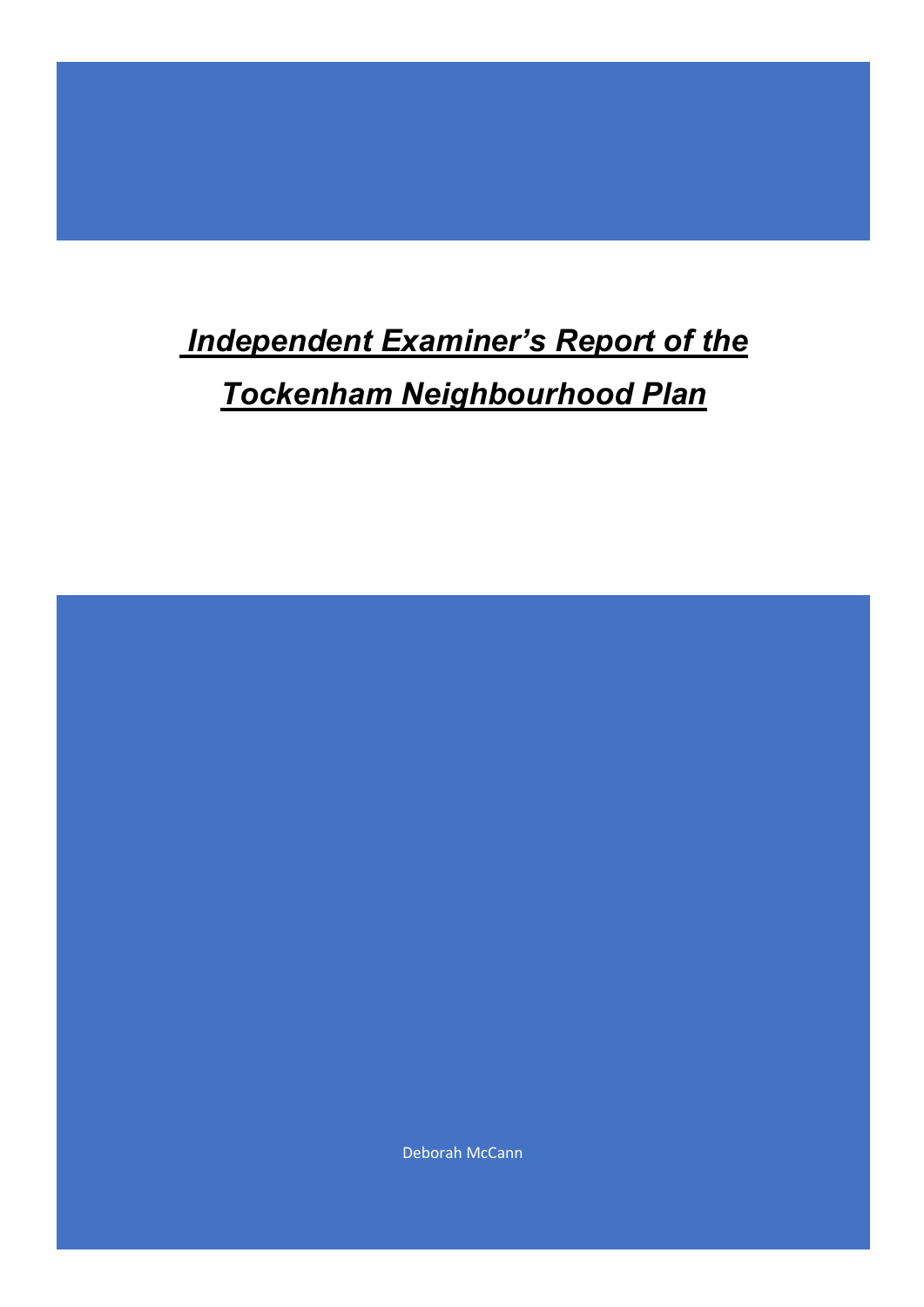## *Author*

*Deborah McCann BSc MRICS MRTPI Dip Arch Con Dip LD*

*Planning Consultant*

*NPIERS Examiner*

*CEDR accredited mediator*

*22nd January 2020*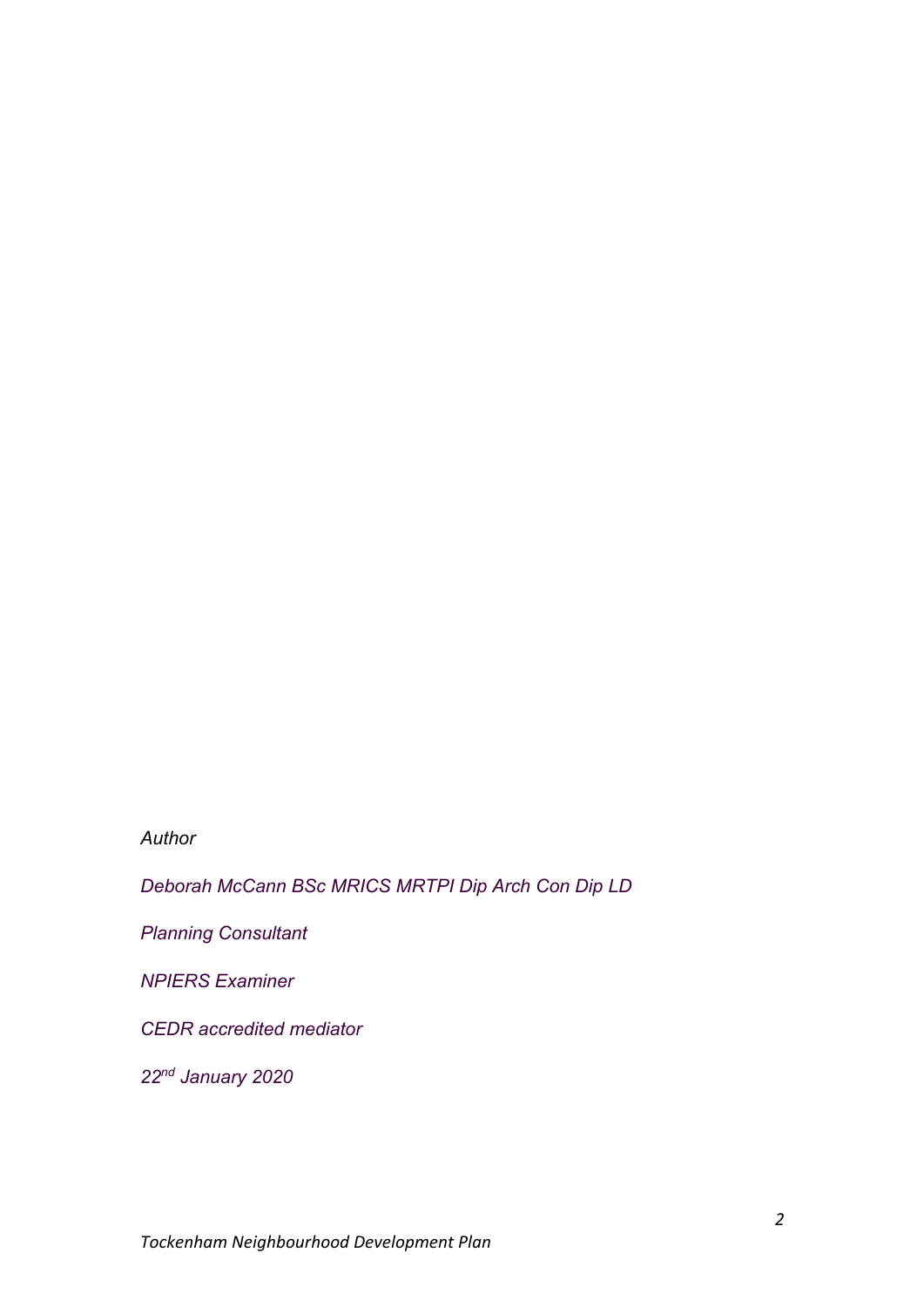# *SECTION 1 Contents*

# *CONTENTS*

# *Section 1*

| <b>Section 2</b> |  |
|------------------|--|
|                  |  |
| <b>Section 3</b> |  |
|                  |  |

# *Section 4*

# *The*

| 5. Wiltshire Council Regulation 15 assessment of the plan9 |  |
|------------------------------------------------------------|--|
|                                                            |  |
|                                                            |  |
| 8. Regulation 16 Consultation and Comment on Responses9    |  |
|                                                            |  |
|                                                            |  |
|                                                            |  |
|                                                            |  |

# *Section 5*

|--|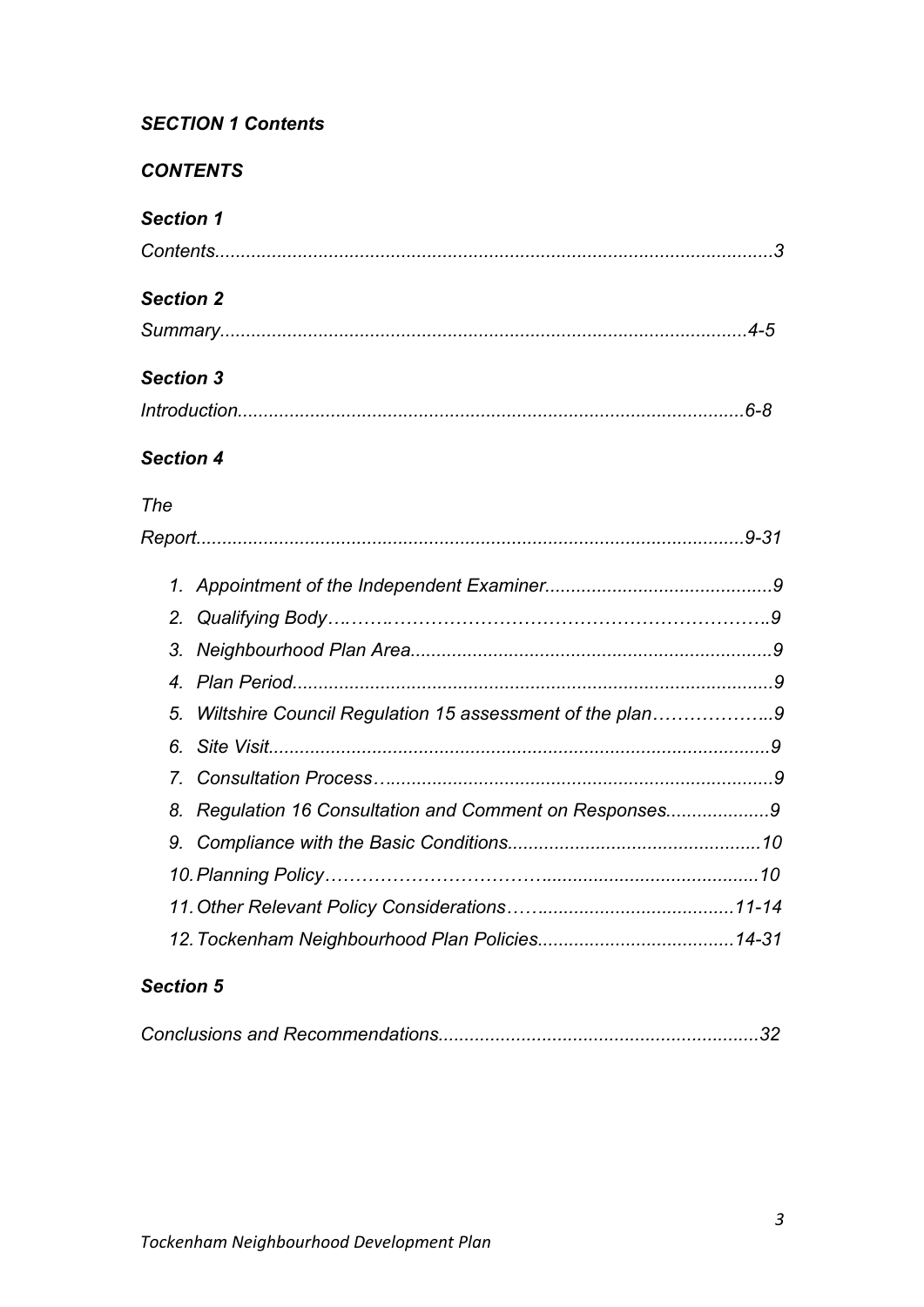## *SECTION 2*

## *Summary*

*As the Independent Examiner appointed by Wiltshire Council to examine the Tockenham Neighbourhood Plan, I can summarise my findings as follows:*

- *1. I find the Tockenham Neighbourhood Plan and the policies within it, subject to the recommended modifications does meet the Basic Conditions.*
- *2. I am satisfied that the Referendum Area should be the same as the Plan Area, should the Tockenham Neighbourhood Plan go to Referendum.*
- *3. I have read the Tockenham Consultation Statement and the representations made in connection with this subject. I consider that the consultation process was robust and that the Neighbourhood Plan and its policies reflect the outcome of the consultation process including recording representations and tracking the changes made as a result of those representations.*
- *4. I find that the Tockenham Neighbourhood Plan can, subject to the recommended modifications proceed to Referendum.*
- *5.The Tockenham Neighbourhood Plan Area is within the area covered by Wiltshire Council. At the time of my examination, the development plan for the area is the Wiltshire Core Strategy 2015-2026 (WCS) which was adopted on 20th January 2015.*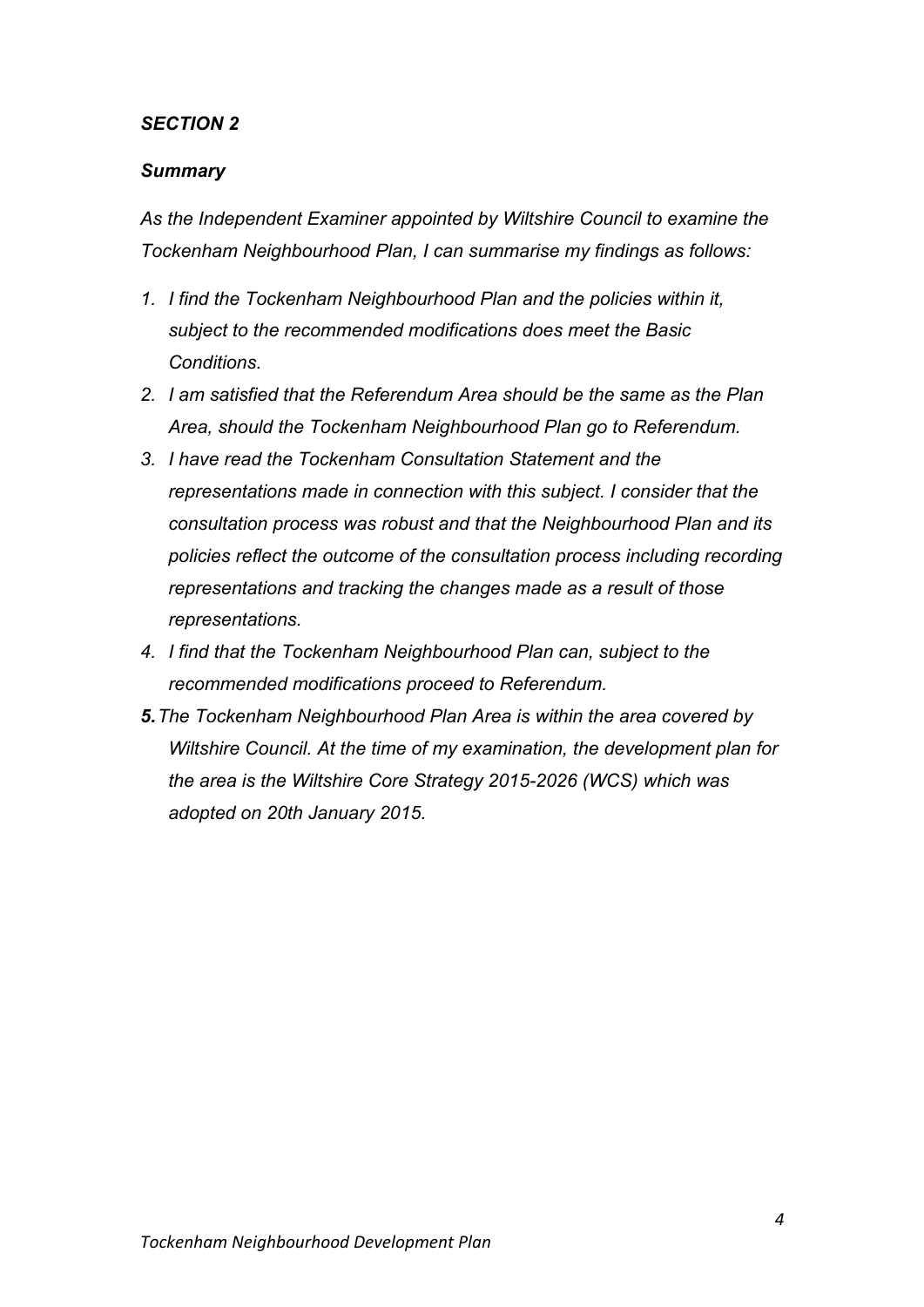## *SECTION 3*

## *Introduction*

## *3.1 Neighbourhood Plan Examination.*

*My name is Deborah McCann and I am the Independent Examiner appointed to examine the Tockenham Neighbourhood Plan.*

*I am independent of the qualifying body, I do not have any interest in the land in the plan area, and I have appropriate qualifications and experience, including experience in public, private and community sectors.*

*My role is to consider whether the submitted Tockenham Neighbourhood Plan meets the Basic Conditions and has taken into account human rights; and to recommend whether the Tockenham Neighbourhood Plan should proceed to Referendum. My role is as set out in more detail below under the section covering the Examiner's Role. My recommendation is given in summary in Section 2 and in full under Section 5 of this document.*

*The Tockenham Neighbourhood Plan has to be independently examined following processes set out in the Town and County Planning Act 1990 (as amended by the Localism Act 2011) and the subsequent Neighbourhood Planning (General) Regulations 2012.*

*The expectation is that the examination of the issues by the examiner is to take the form of the consideration of the written representations. However, there are two circumstances when an examiner may consider it necessary to hold a hearing. These are where the examiner considers that it is necessary to ensure adequate examination of an issue or to ensure a person has a fair chance to put a case. Having read the plan and considered the representations I concluded that it was not necessary to hold a Hearing.* 

# *3.2 The Role of Examiner including the examination process and legislative background.*

*The examiner is required to check whether the neighbourhood plan:*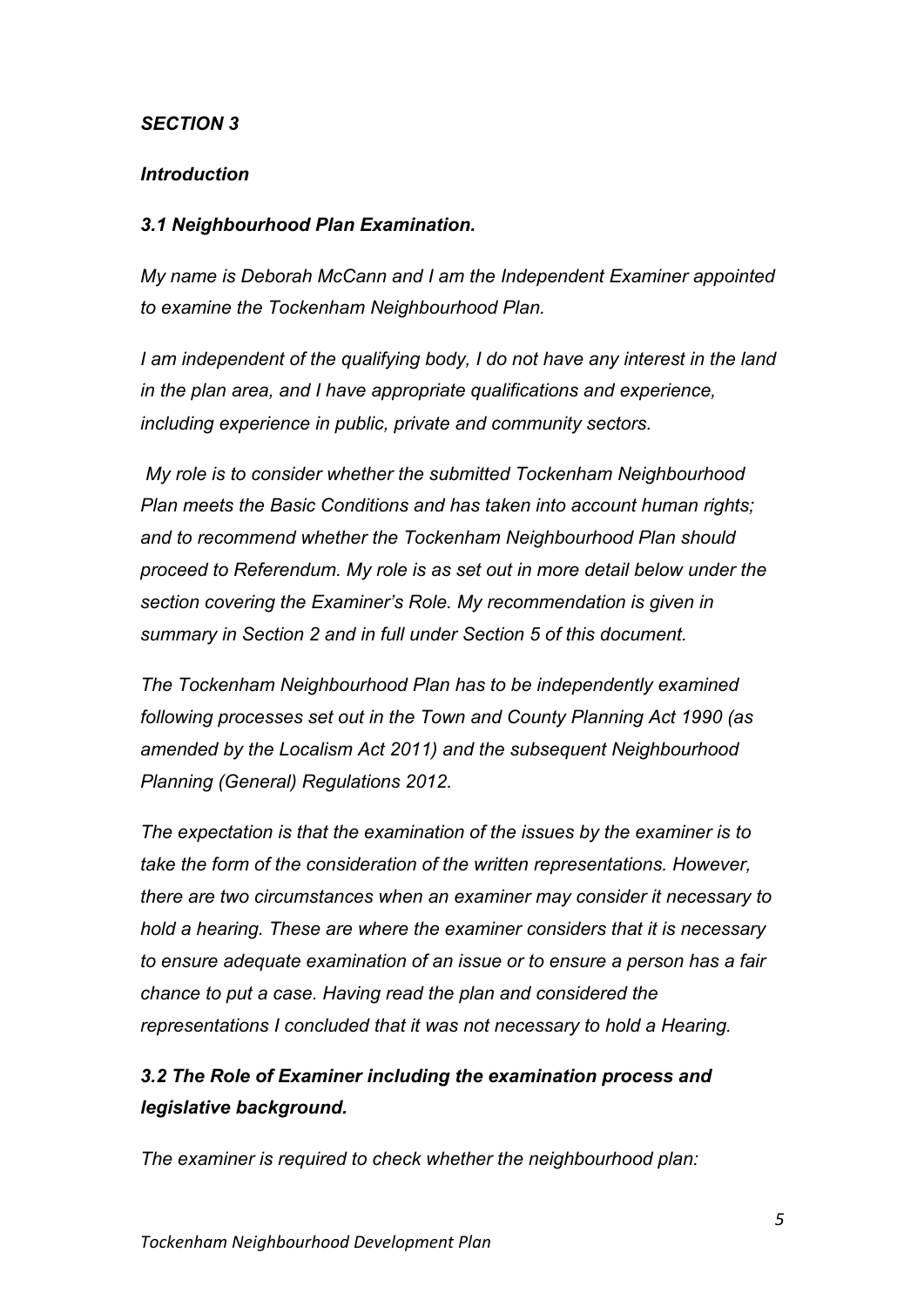- *Has been prepared and submitted for examination by a qualifying body*
- *Has been prepared for an area that has been properly designated for such plan preparation*
- *Meets the requirements to*
	- *i) specify the period to which it has effect;*
	- *ii) not include provision about excluded development; and*
	- *iii) not relate to more than one neighbourhood area and that*
- *Its policies relate to the development and use of land for a designated neighbourhood area.*

*The examiner must assess whether a neighbourhood plan meets the basic conditions and other matters set out in paragraph 8 of Schedule 4B of the Town and Country Planning Act 1990 (as amended).* 

*As an independent Examiner, having examined the Plan, I am required to make one of the following recommendations:*

*1.The Plan can proceed to a Referendum* 

*2.The Plan with recommended modifications can proceed to a Referendum* 

*Where a policy does not meet the Basic Conditions or other legal requirement I* may, on occasion, need to delete wording, including potentially an entire *plan policy and/or section of text, although I will first consider modifying the policy rather than deleting it. Where a policy concerns a non-land use matter, advice in the Planning Practice Guidance states "Wider community aspirations than those relating to development and use of land can be included in a neighbourhood plan, but actions dealing with non-land use matters should be clearly identifiable. For example, set out in a companion document or annex." As such, when considering the deletion of any non-land use matters from the plan, I will consider if I can make a modification to place the relevant proposed actions in a non-statutory annex to the plan, dealing with 'Wider Community Aspirations'. I will not generally refer back to parties on these detailed revisions. I will make modification either in order to meet the Basic Conditions, to correct errors or provide clarification. However, the focus*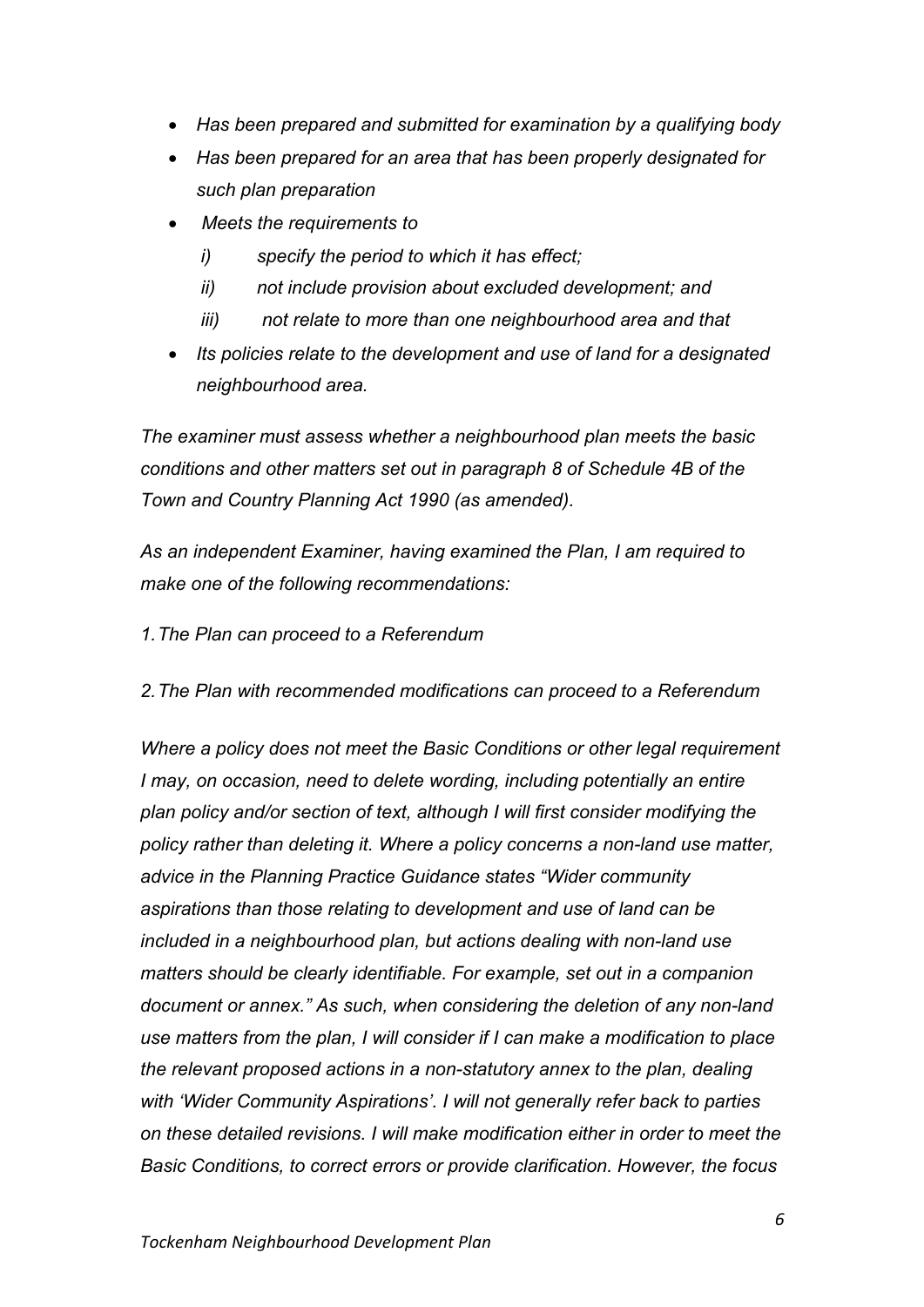*of my examination, as set out in legislation is relatively narrow, I must focus on compliance with the Basic Conditions. The main purpose of a neighbourhood plan is to provide a framework for the determination of planning applications, policies in a plan which have elements which either seek to control things which fall outside the scope of the planning system or introduce requirements which are indiscriminate in terms of the size of development or are overly onerous and would not meet the Basic Conditions. In these circumstances it will be necessary to make modifications to the plan. In making any modifications I have a duty to ensure that the Basic Conditions are met however I am also very careful to ensure, where possible that the intention and spirit of the plan is retained so that the plan, when modified still reflects the community's intent in producing their neighbourhood plan.*

*3.The Plan does not meet the legal requirements and cannot proceed to a Referendum* 

*I am also required to recommend whether the Referendum Area should be different from the Plan Area, should the Tockenham Neighbourhood Plan go to Referendum.* 

*In examining the Plan, I am required to check, under Paragraph 8(1) of Schedule 4B to the Town and Country Planning Act 1990, whether:* 

- *the policies in the Plan relate to the development and use of land for a designated Neighbourhood Area are in line with the requirements of Section 38A of the Planning and Compulsory Purchase Act 2004*
- *the Plan meets the requirements of Section 38B of the Planning and Compulsory Purchase Act 2004 to specify the period for which it has effect*
- *the Plan has been prepared for an area designated under the Localism Act 2011 and has been developed and submitted for examination by a qualifying body.*

*I am also required to determine whether the Plan complies with the Basic Conditions, which are that the proposed Neighbourhood Plan:*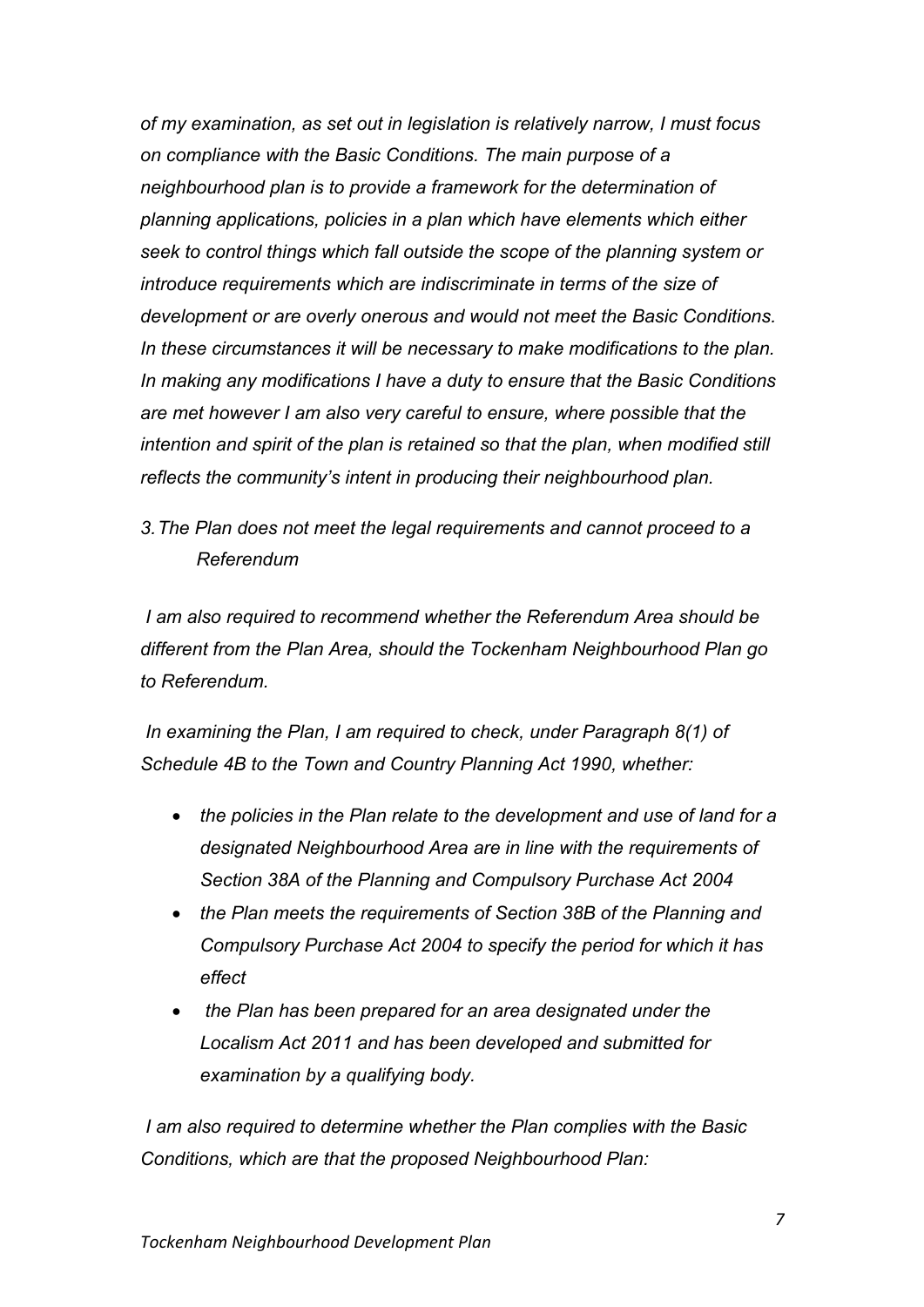*- Has regard to national policies and advice contained in guidance issued by the Secretary of State;* 

*- Contributes to the achievement of sustainable development; and* 

*- Is in general conformity with the strategic policies contained in the Development Plan for the area.* 

*There is now an additional Basic Condition to be considered. Since the 28th of December 2018, the Neighbourhood Planning (General) Regulations 2012 Such 2 para 1 has stated:*

*"In relation to the examination of Neighbourhood Plans the following basic condition is prescribed for the purpose of paragraph 8(2)(g) of Schedule 4B to the 1990 Act-*

*The making of the Neighbourhood Plan does not breach the requirements of Chapter 8 of Part 6 of the Conservation of Habitats and Species Regulations 2017."*

*The Plan must also not breach, and otherwise be compatible with EU obligations and Human Rights requirements.*

*Wiltshire Council will consider my report and decide whether it is satisfied with my recommendations. The Council will publicise its decision on whether or not the plan will be submitted to a referendum, with or without modifications. If the Neighbourhood Plan is submitted to a referendum, then 28 working days' notice will be given of the referendum procedure and Neighbourhood Plan details. If the referendum results in more than half those voting (i.e. greater than 50%), voting in favour of the plan, then the Council must "make" the Neighbourhood Plan a part of its Development Plan as soon as possible. If approved by a referendum and then "made" by the local planning authority, the Neighbourhood Plan then forms part of the Development Plan.*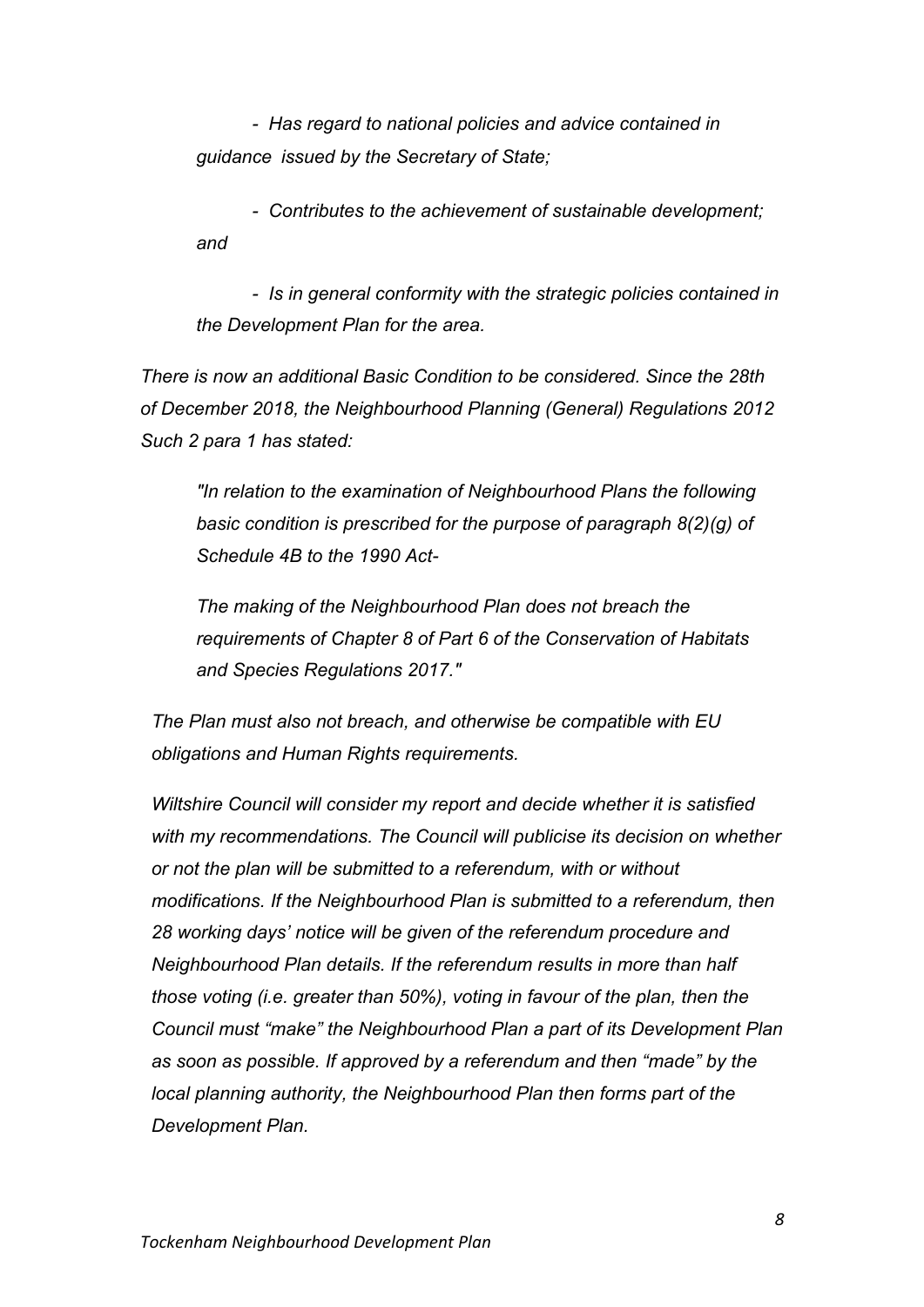## *SECTION 4*

## *The Report*

## *4.1 Appointment of the Independent examiner*

*Wiltshire Council appointed me as the Independent Examiner for the Tockenham Neighbourhood Plan with the agreement of the Tockenham Neighbourhood Plan Group*

## *4.2 Qualifying body*

*I am satisfied that Tockenham Parish Council is the Qualifying Body.* 

## *4.3 Neighbourhood Plan Area*

The Tockenham Neighbourhood Plan Area was designated on the 12<sup>th</sup> of July 2017 under the Neighbourhood Planning Regulations 2012 (part 2 S6). The area covers the administrative boundaries of the Parish of Tockenham the Qualifying Body have confirmed that there are no other neighbourhood plans covering the designated area.

## *4.4 Plan Period*

The Plan identifies the period to which it relates as 2019 to 2026 in line with the Wiltshire Core Strategy.

## *4.5 Wiltshire Council Regulation 15 Assessment of the Plan.*

*Tockenham Parish Council, the Qualifying Body, submitted the plan to Wiltshire Council for consideration under Regulation 15 on the 5th April 2019. The Council has made an initial assessment of the submitted Tockenham Neighbourhood Plan and the supporting documents and is satisfied that these comply with the specified criteria.*

## *4.6 The Consultation Process*

*The Tockenham Neighbourhood Plan has been submitted for examination with a Consultation Statement which sets out the consultation process that*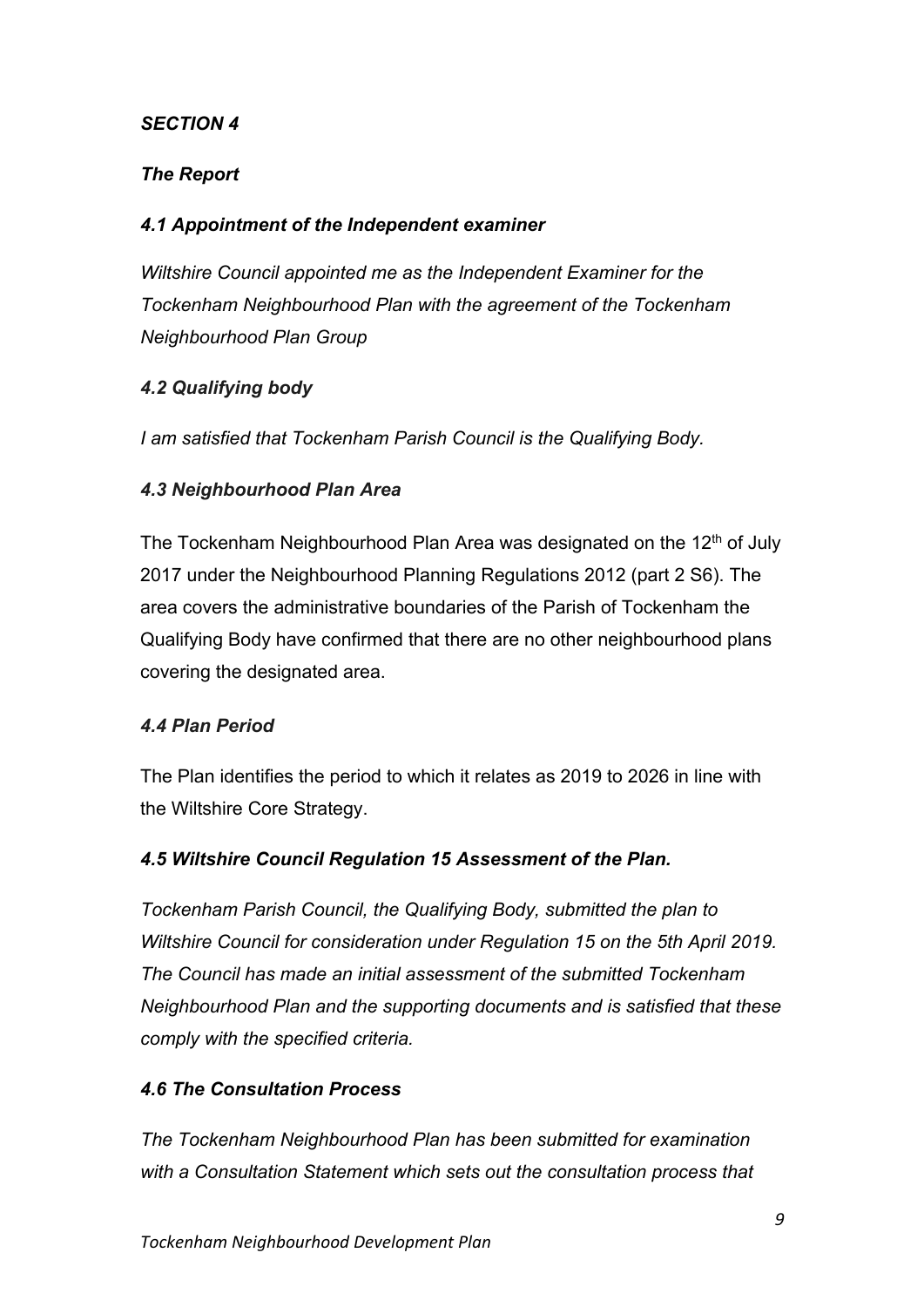*has led to the production of the plan, as set out in the regulations in the Neighbourhood Planning (General) Regulations 2012.*

*The Statement describes the approach to consultation, the stages undertaken and explains how the Plan has been amended in relation to comments received. It is set out according to the requirements in Regulation 15.1.b of the Neighbourhood Planning (General) Regulations 2012):*

*(a) It contains details of the persons and bodies who were consulted about the proposed Neighbourhood Plan;*

*(b) It explains how they were consulted;*

*(c) It summarises the main issues and concerns raised by the persons consulted; and*

*(d) It describes how these issues and concerns were considered and, where relevant, addressed in the proposed Neighbourhood Plan.*

*Having examined the documents and considered the focus of the Neighbourhood Plan I conclude that the consultation process was robust, well conducted and recorded.*

*A list of statutory bodies consulted is included in the Consultation Statement.*

# *4.7 Regulation 16 consultation by Wiltshire Council and record of responses.*

*Wiltshire Council placed the Tockenham Neighbourhood Plan out for consultation under Regulation 16 from Tuesday 10th September to Wednesday 23rd October 2019.*

*A number of detailed representations were received during the consultation period and these were supplied by the Council as part of the supporting information for the examination process. I considered the representations, have taken them into account in my examination of the plan and referred to them where appropriate.*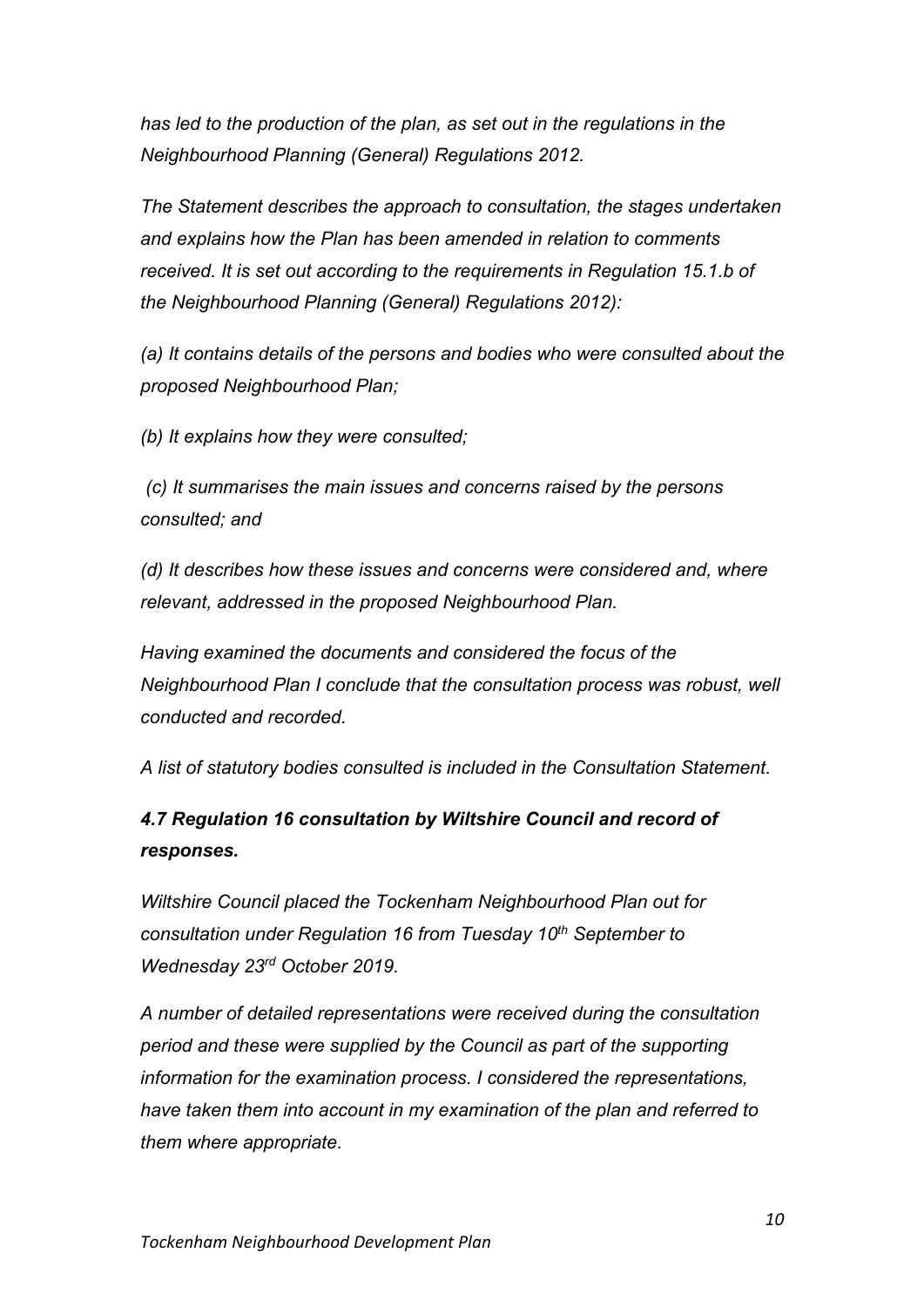## *4.8 Site Visit*

*I carried out an unaccompanied site visit to familiarise myself with the Neighbourhood Plan Area on the 15th November 2019.*

## *4.9 Compliance with the Basic Conditions*

*The Qualifying Body have produced a Basic Conditions Statement. The purpose of this statement is to set out in some detail how the Neighbourhood Plan as submitted meets the Basic Conditions. It is the Examiner's Role to take this document into consideration but also take an independent view as to whether or not the assessment as submitted is correct.*

*I have to determine whether the Tockenham Neighbourhood Plan:* 

- *1. Has regard to national policies and advice*
- *2. Contributes to sustainable development*
- *3. Is in general conformity with the strategic policies in the appropriate Development Plan*
- *4. Is not in breach and is otherwise compatible with EU obligations and Human Rights requirements.*
- *5. There is now an additional Basic Condition to be considered. Since the 28th of December 2018, the Neighbourhood Planning (General) Regulations 2012 Such 2 para 1 has stated:*

*"In relation to the examination of neighbourhood development plans the following basic condition is prescribed for the purpose of paragraph 8(2)(g) of Schedule 4B to the 1990 Act—*

*The making of the neighbourhood development plan does not breach the requirements of Chapter 8 of Part 6 of the Conservation of Habitats and Species Regulations 2017."*

*Documents brought to my attention by Wiltshire Council for my examination include:*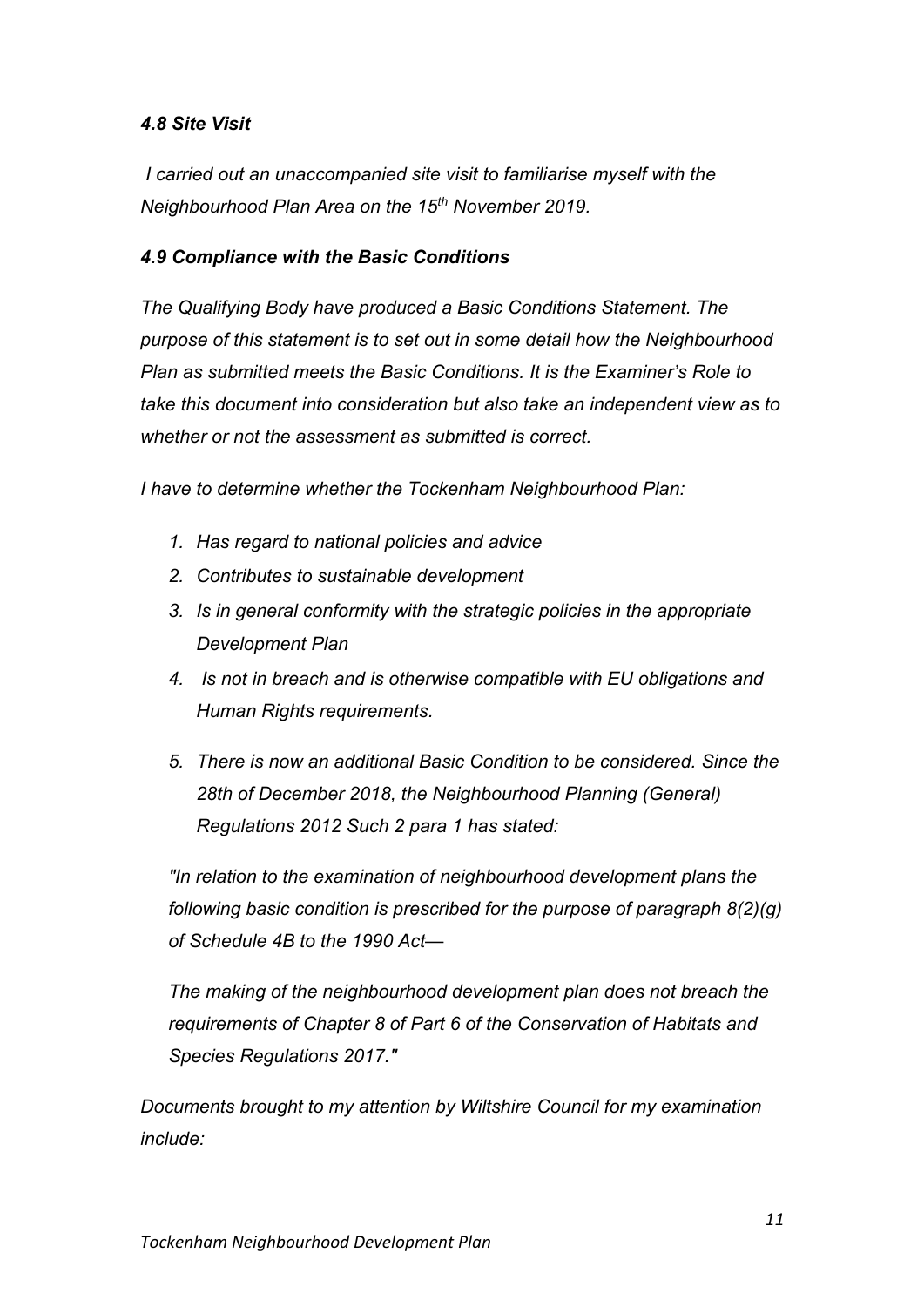- *Tockenham Neighbourhood Plan - the main document which includes policies developed in consultation with the community at various engagement events and workshops.*
- *Basic Conditions Statement - sets out how the plan meets the Basic Conditions*
- *Consultation Statemen- – sets out how the community, and other stakeholders, have been involved in preparing the Plan.*

## *4.10 Comment on Documents submitted*

*I am satisfied having regard to these documents and other relevant documents, policies and legislation that the Tockenham Neighbourhood Plan does, subject to the recommended modifications, meet the Basic Conditions.*

## *4.11 Planning Policy*

## *4.12 National Planning Policy*

*National Policy guidance is in the National Planning Policy Framework (NPPF). At the time of the preparation of the Neighbourhood Plan the relevant NPPF was the National Planning Policy Framework (NPPF)February 2019 (as updated).* 

*To meet the Basic Conditions, the Plan must have "regard to national policy and advice". In addition, the NPPF requires that a Neighbourhood Plan "must be in general conformity with the strategic policies of the local plan".* 

## *Paragraph 29 states:*

*"Neighbourhood planning gives communities the power to develop a shared vision for their area. Neighbourhood plans can shape, direct and help to deliver sustainable development, by influencing local planning decisions as part of the statutory development plan. Neighbourhood plans should not promote less development than set out in the strategic policies for the area or undermine those strategic policies."*

*The Tockenham Neighbourhood Plan does not need to repeat these national*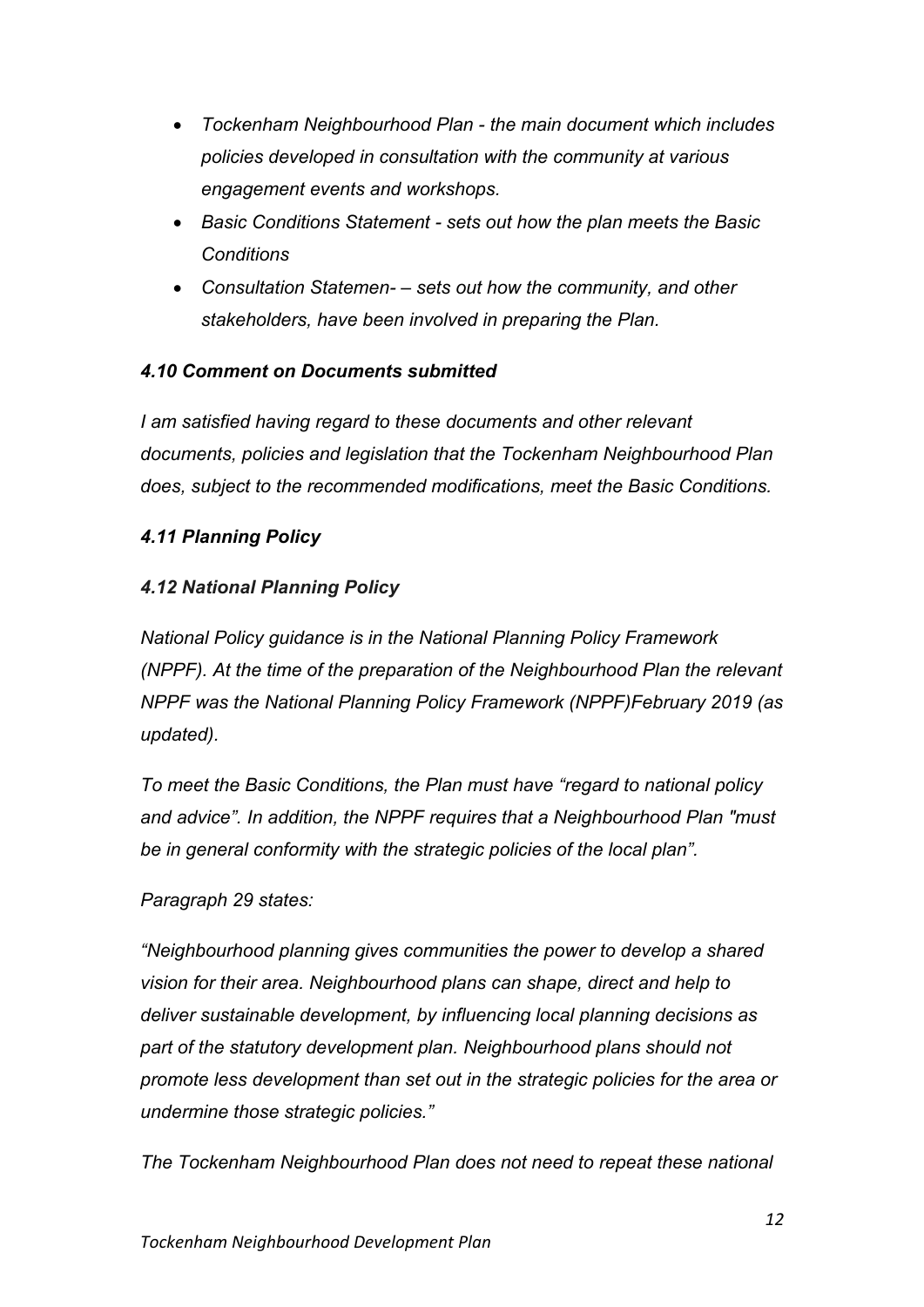*policies, but to demonstrate it has taken them into account.*

*I have examined the and consider that, subject to modification, the plan does have "regard for National Policy and Advice" and therefore the Plan, subject to minor modification does meet the Basic Conditions in this respect.*

## *4.13 Local Planning Policy- The Development Plan*

*The Tockenham Neighbourhood Plan Area is within the area covered by Wiltshire Council. At the time of my examination, the development plan for the area is the Wiltshire Core Strategy 2015-2026 (WCS) which was adopted on 20th January 2015.*

*To meet the Basic Conditions, the Tockenham Neighbourhood Plan Neighbourhood Plan must be in "general conformity" with the strategic policies of the development plan.* 

*The NPPF 2019 (updated) states:*

*"20. Strategic policies should set out an overall strategy for the pattern, scale and quality of development, and make sufficient provision for:*

*a) housing (including affordable housing), employment, retail, leisure and other commercial development;*

*b) infrastructure for transport, telecommunications, security, waste management, water supply, wastewater, flood risk and coastal change management, and the provision of minerals and energy (including heat);*

*c) community facilities (such as health, education and cultural infrastructure); and*

*d) conservation and enhancement of the natural, built and historic environment, including landscapes and green infrastructure, and planning measures to address climate change mitigation and adaptation."*

*Neighbourhood Plans should only contain non-strategic policies. The NPPF 2019(updated) states:*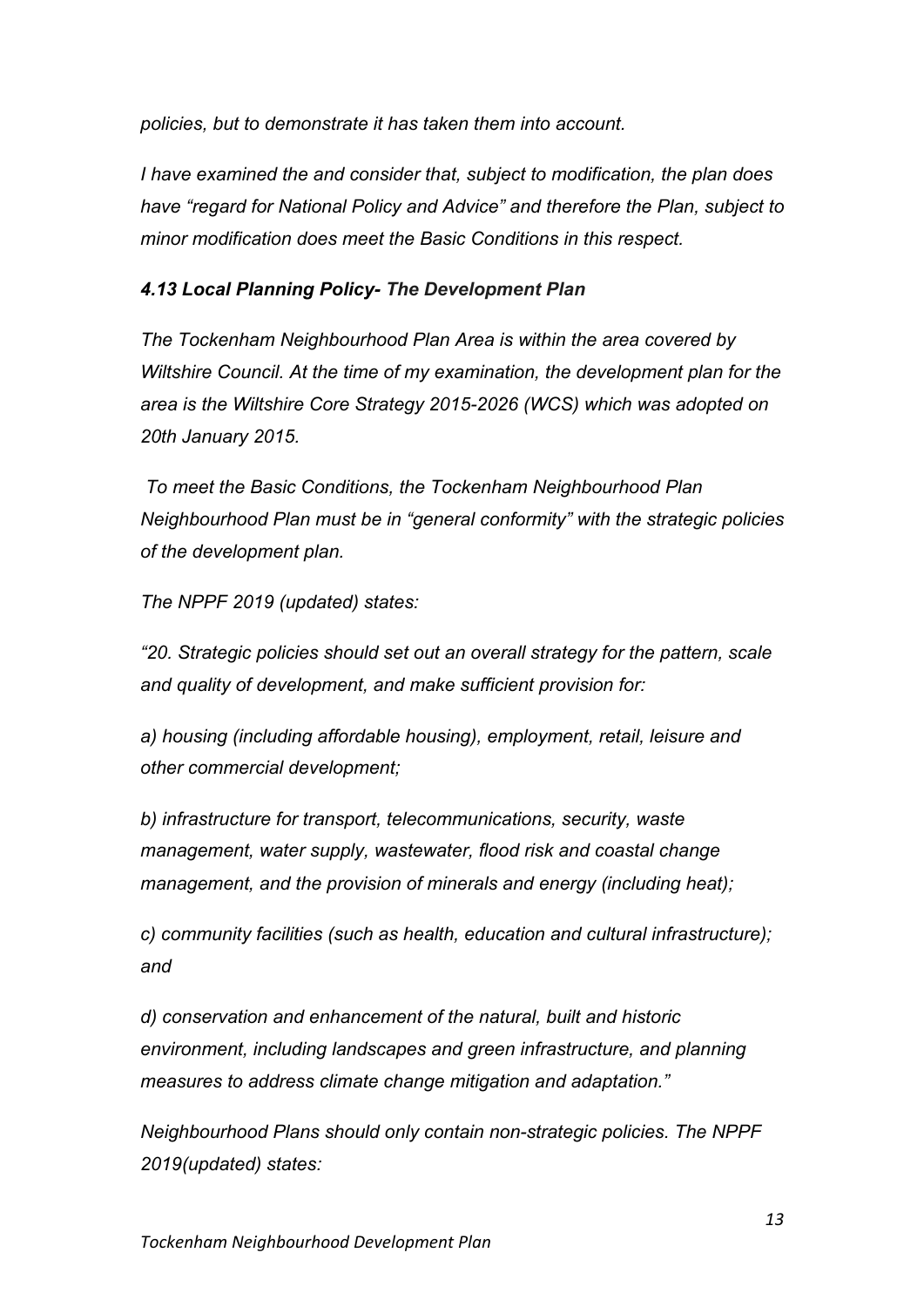#### *"Non-strategic policies*

28. Non-strategic policies should be used by local planning authorities and *communities to set out more detailed policies for specific areas, neighbourhoods or types of development. This can include allocating sites, the provision of infrastructure and community facilities at a local level, establishing design principles, conserving and enhancing the natural and historic environment and setting out other development management policies.*

*29. Neighbourhood planning gives communities the power to develop a shared vision for their area. Neighbourhood plans can shape, direct and help to deliver sustainable development, by influencing local planning decisions as part of the statutory development plan. Neighbourhood plans should not promote less development than set out in the strategic policies for the area or undermine those strategic policies."*

*Should there be a conflict between a policy in a neighbourhood plan and a policy in a Local Plan, section 38(5) of the Planning and Compulsory Purchase Act 2004 requires that the conflict must be resolved in favour of the policy, which is contained in the last document to become part of the development plan.*

*The distinction between strategic and non-strategic policies is important because of the relationship with Neighbourhood Plans. Neighbourhood Plans only have to be in general conformity with the strategic policies of the development plan (Localism Act 2011, Schedule 4B, s7 (2)(e)) When made, neighbourhood plan policies take precedence over existing non-strategic policies in the local plan, where they are in conflict.*

*Planning Policy Guidance paragraph 41-076-20140306 sets out that:* 

*"Strategic policies will be different in each local planning authority area. When reaching a view on whether a policy is a strategic policy the following are useful considerations:*

*•whether the policy sets out an overarching direction or objective*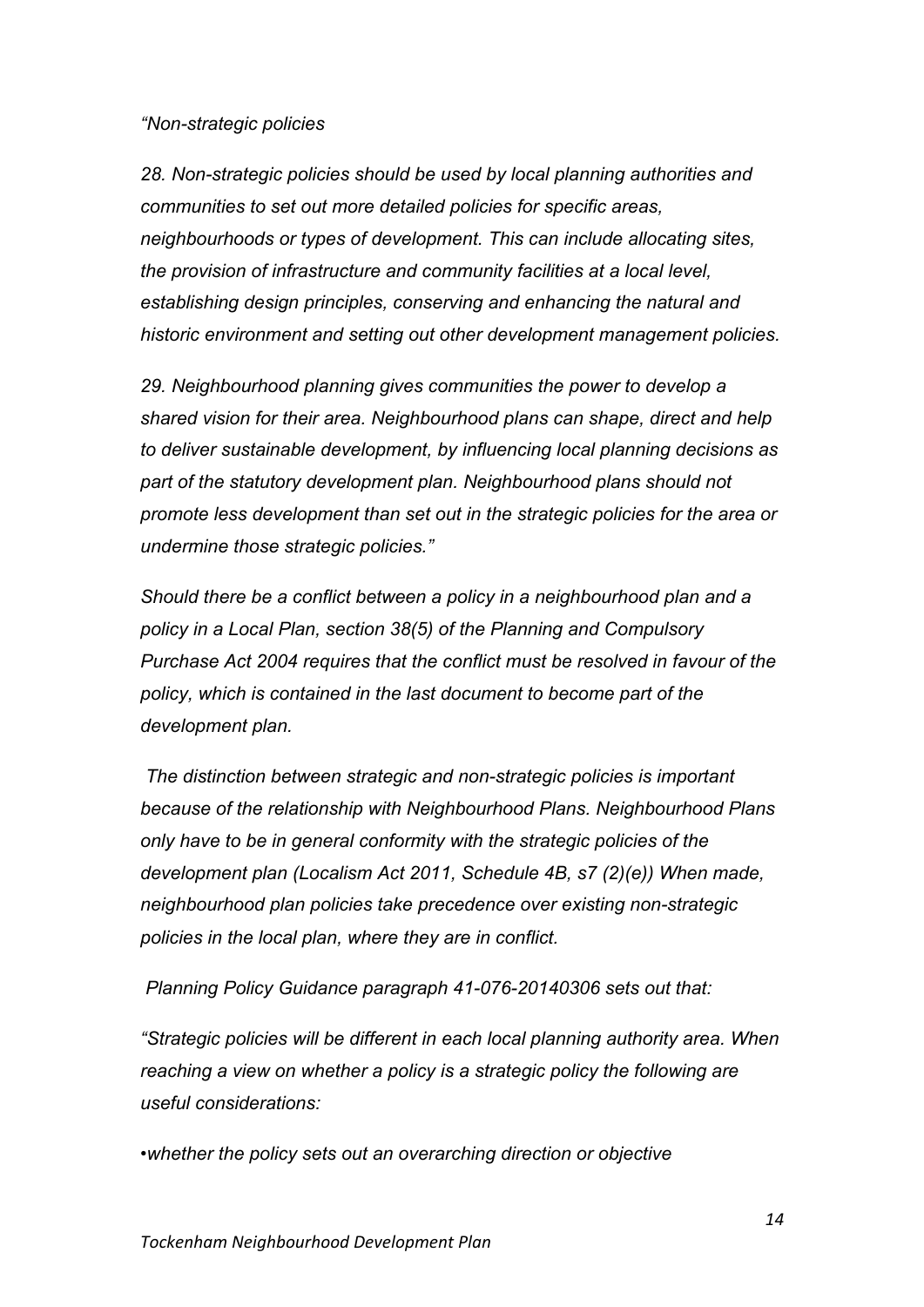*•whether the policy seeks to shape the broad characteristics of development •the scale at which the policy is intended to operate*

*•whether the policy sets a framework for decisions on how competing priorities should be balanced*

*•whether the policy sets a standard or other requirement that is essential to achieving the wider vision and aspirations in the Local Plan*

*•in the case of site allocations, whether bringing the site forward is central to achieving the vision and aspirations of the Local Plan*

*•whether the Local Plan identifies the policy as being strategic"*

*I have examined the Tockenham Neighbourhood Plan and consider that, subject to modification, the plan is in general conformity with the Strategic Policies of the Development Plan and does meet the Basic Conditions in this respect.*

## *4.14 Other Relevant Policy Considerations*

# *European Convention on Human Rights (ECMR) and other European Union Obligations*

*As a 'local plan', the Neighbourhood Plan is required to take cognisance of the EU Strategic Environmental Assessment (SEA) Directive 2001/42/EC.* 

The Steering Group sought and obtained a SEA Screening Assessment for the Tockenham Neighbourhood Plan from Wiltshire Council. Wiltshire Council carried out a Strategic Environmental Assessment (SEA) screening exercise in consultation with relevant statutory bodies the conclusion of the screening was that a SEA was not required under European Directive 2001/42/EC.

## *Habitats Regulations Assessment (HRA)*

*In July 2019, Wiltshire Council as the competent authority carried out HRA to comply with Regulation 105 of the Habitats Regulations 2017. Under these*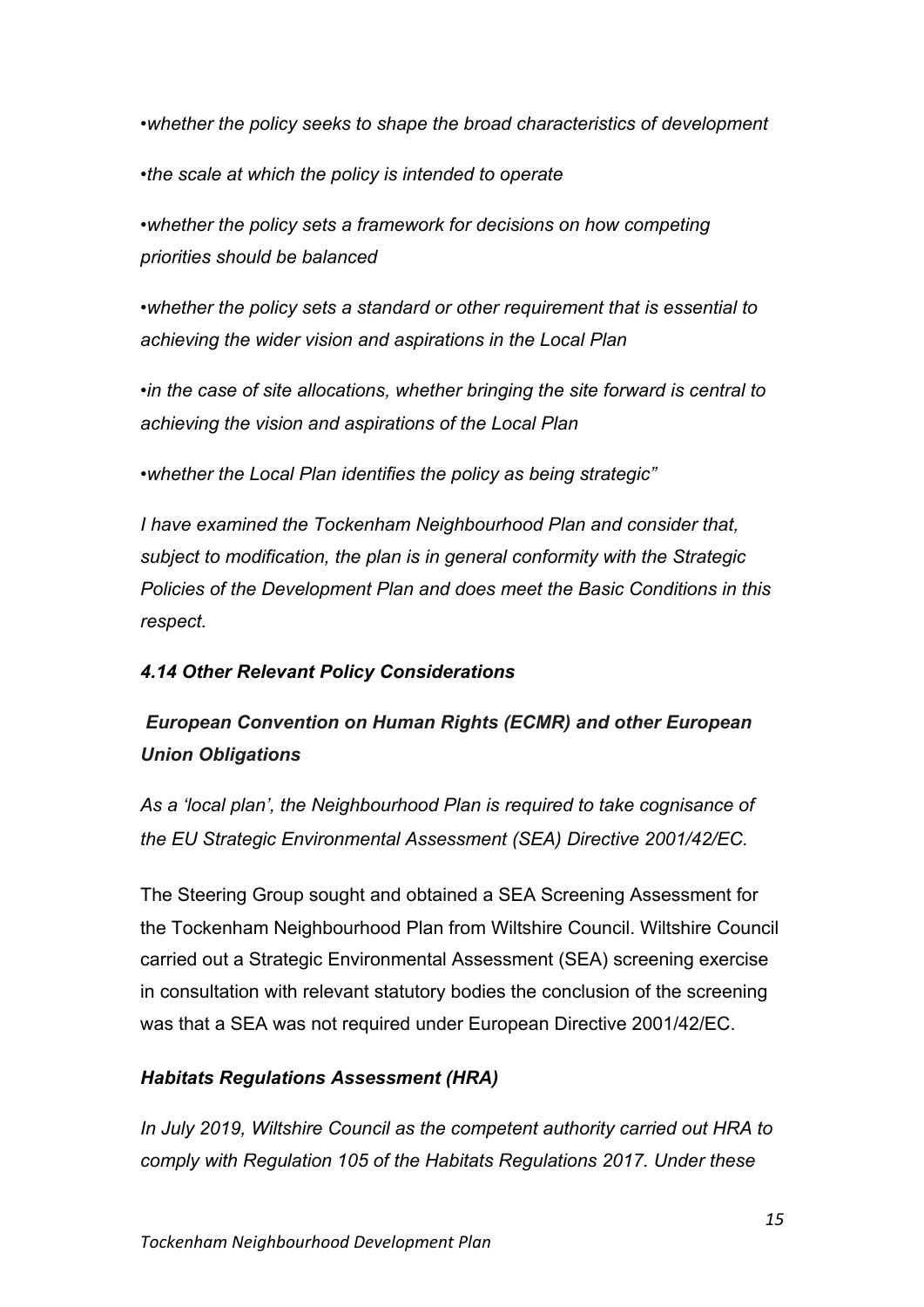*Regulations, a competent authority must consider whether a relevant plan is likely to have a significant effect on any European sites before deciding to give any consent, permission or other authorisation.* 

#### *The conclusion of the assessment was:*

*"Given the location, small scale and nature of the proposals put forward within the NDP, no mechanism for impact exists, therefore all policies have been screened out and a conclusion of "no likely significant effects" on European Sites or their qualifying features as a result of the NDP can be recorded."*

#### *Sustainable development*

Paragraphs 7 to 14 of the NPPF (Feb 2019 as updated) identify the components of sustainable development, and how planning applications and local plans can meet these requirements.

The Basic Conditions Statement sets out how the neighbourhood plan addresses the requirement to achieve sustainable development.

*My conclusion is that the principles of Sustainable Development required in the NPPF have been taken into account in the development of the plan and its policies and where issues have been identified they were addressed by revisions to the document prior to submission. I am satisfied that the Tockenham Neighbourhood Plan subject to the recommended modifications addresses the sustainability issues adequately.*

*The Neighbourhood Plan is required to take cognisance of the European Convention of Human Rights and to comply with the Human Rights Act 1998.* 

*I am satisfied that the Tockenham Neighbourhood Plan has done so.*

*I am therefore satisfied that the Tockenham Neighbourhood Plan meets the basic conditions on EU obligations.* 

#### *Excluded development*

*I am satisfied that the Tockenham Neighbourhood Plan does not cover*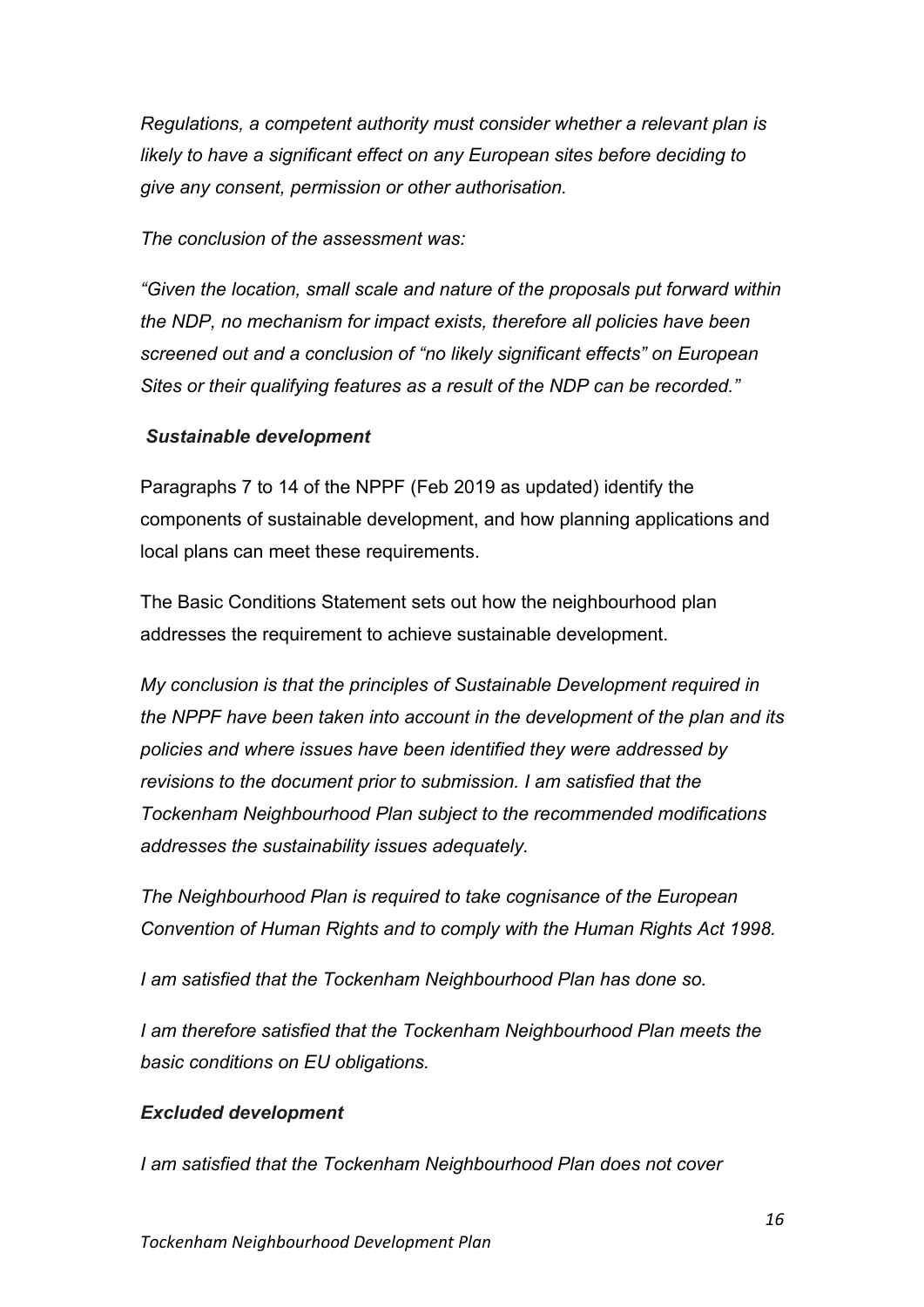*County matters (mineral extraction and waste development), nationally significant infrastructure such as highways and railways or other matters set out in Section 61K of the Town and Country Planning Act 1990.*

#### *Development and use of land*

*I am satisfied that the Tockenham Neighbourhood Plan, subject to modification covers development and land use matters.*

#### *General Comments*

*Planning Guidance on preparing neighbourhood plans and policies is clear, it states:*

*"A policy in a neighbourhood plan should be clear and unambiguous. It should be drafted with sufficient clarity that a decision maker can apply it consistently and with confidence when determining planning applications. It should be concise, precise and supported by appropriate evidence. It should be distinct to reflect and respond to the unique characteristics and planning context of the specific neighbourhood area for which it has been prepared.*

*Neighbourhood planning can inspire local people and businesses to consider other ways to improve their neighbourhood than through the development and use of land. They may identify specific action or policies to deliver these improvements. Wider community aspirations than those relating to development and use of land can be included in a neighbourhood plan, but actions dealing with non-land use matters should be clearly identifiable. For example, set out in a companion document or annex."*

*In order to provide clarity and to ensure that the policies in the Tockenham Neighbourhood Plan meet the Basic Conditions it has been necessary for me to make modifications to a number of policies. This includes modifications where policies have sought to introduce controls outside the scope of the planning system or where existing policy already sets out the scope of control.* 

*As I have found it necessary to modify a number of policies it may also be necessary to modify the supporting text within the plan to align with the*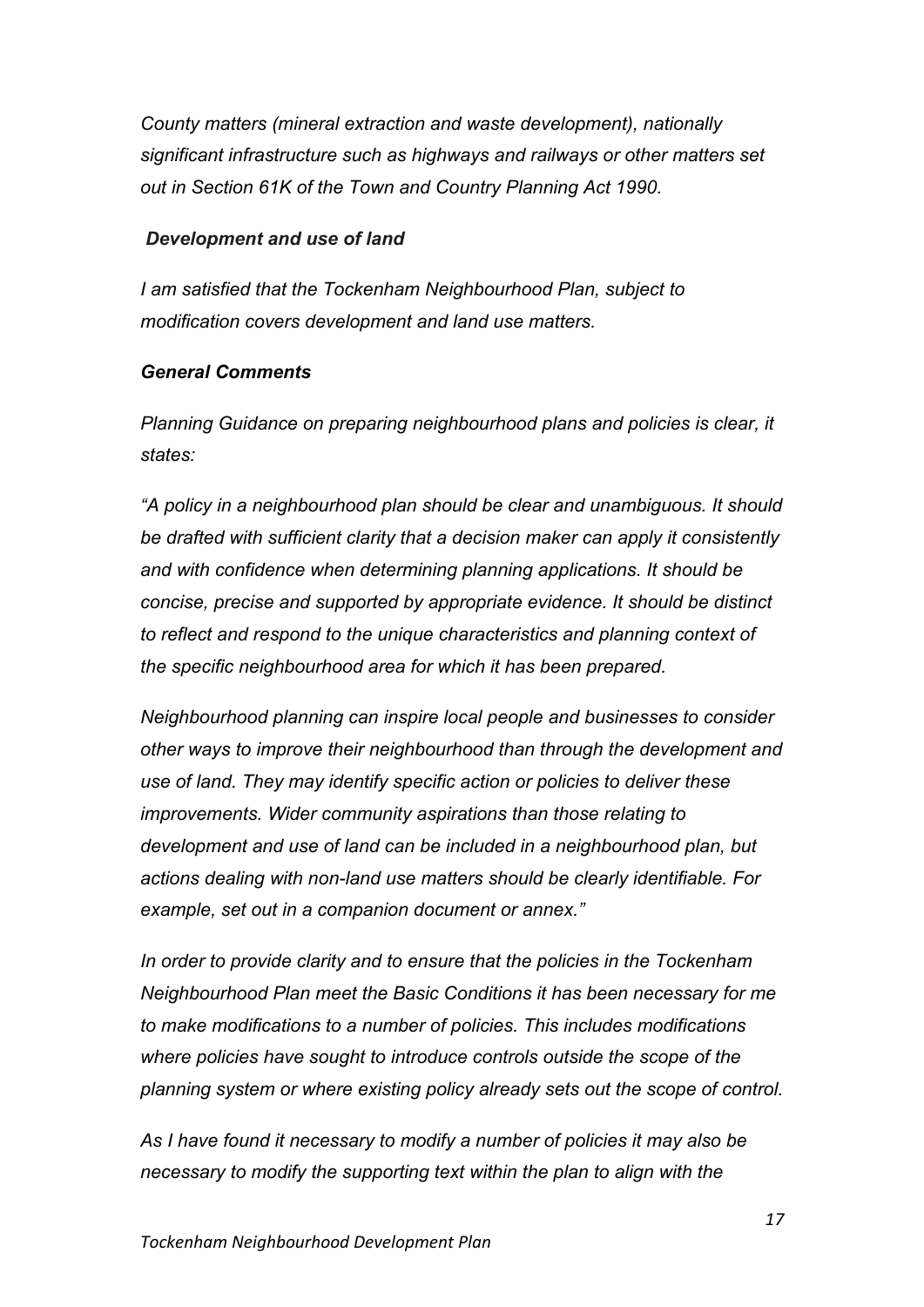*modified policies, where this is necessary. The details of these modifications are set out within my comments on the related policies. My comments on policies are in blue with the modified policies in red.*

## *4.15 The Neighbourhood Plan Vision, Strategic Aims and Policies*

#### *VISION Statement*

## *Neighbourhood Area Vision Statement*

*Tockenham will continue to flourish as a working village, proud of its long heritage, open rural and scenic location and strong sense of community.*

*Further development will be minimal and sustainable, in general keeping with Tockenham's rural 'small village' status under the Wiltshire Core Strategy, and to meet the needs of residents.*

*Housing growth will be driven by residents to maintain resilience, meet appropriate local employment opportunities and enable flexibility for both the young and older members of the community to continue to reside within the parish.*

*We will safeguard our most important green spaces, open landscapes and far reaching views and maintain safe passage along our narrow but vital roads and network of footpaths.*

#### *Key Objectives*

*Arising from this vision and the various community consultations, the Key Objectives set for Tockenham will be delivered across five functional areas, namely:*

- *Employment and Business Development*
- *Transport and Road Usage*
- *Facilities*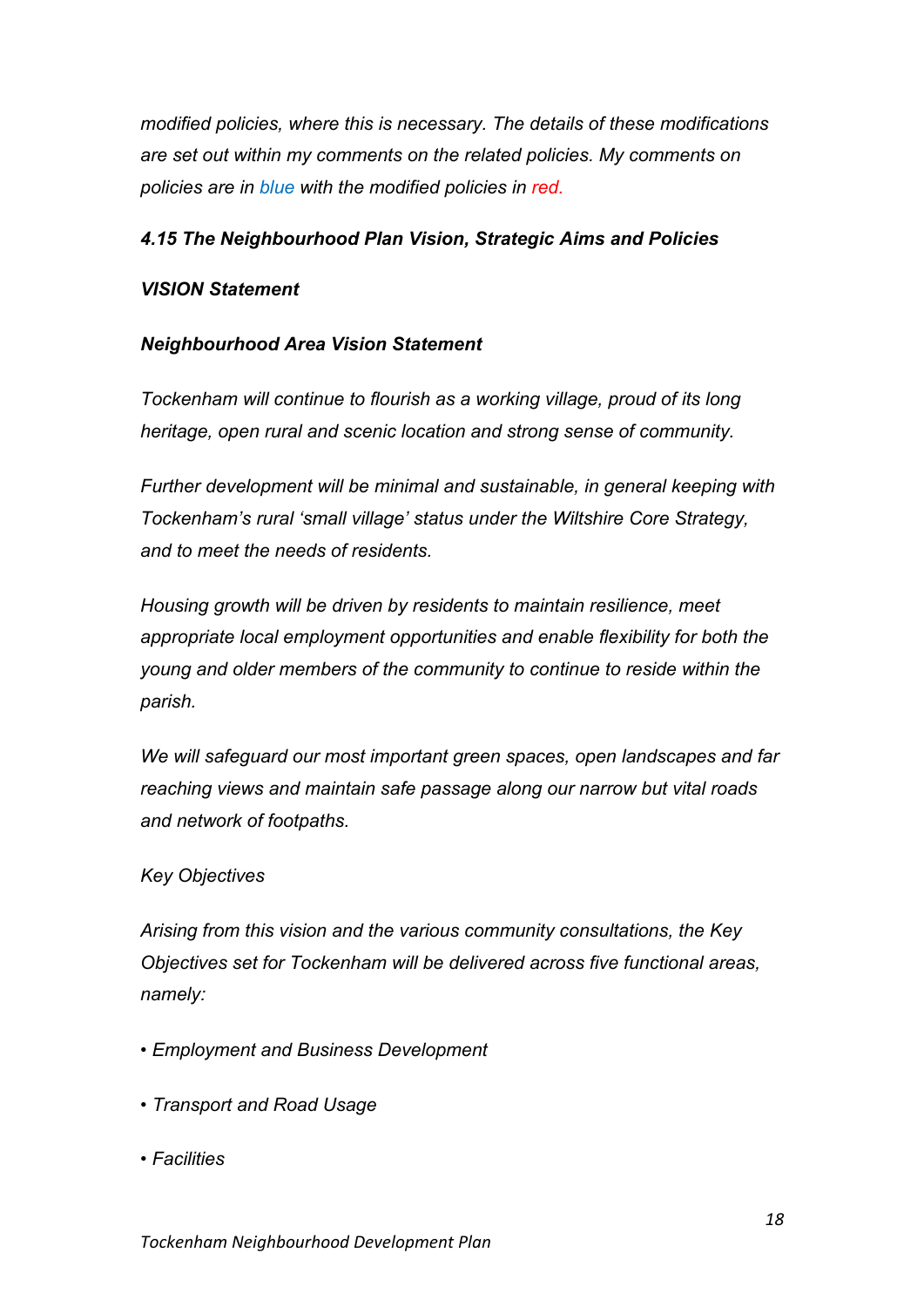- *Environment*
- *Development and Housing*

## *COMMENT*

*I am satisfied that the Tockenham NDP vision, aims and objectives were developed from the consultation process and that the policies within the plan reflect the vision, aims and objectives.*

## *4.16 TOCKENHAM NEIGHBOURHOOD PLAN POLICIES*

#### *Policy Area: Employment and Business Development*

#### *TOCKENHAM POLICY 1 - NEW AND EXISTING EMPLOYMENT*

*Proposals for new employment land, or the conversion and change of use of existing buildings or land to provide new local trade or employment opportunities will be supported provided:*

*• Any significant impacts on the local road network, or on highway safety, can be cost effectively mitigated to an acceptable degree (NPPF, paras 108-109 refers).*

*• The scale of new development is proportional and in keeping with the existing character of both the village and the immediate area of the proposal.*

*• The development does not adversely affect nearby buildings or detract from residential amenity.*

*• The proposed use does not create issues of noise, light pollution or other forms of nuisance to neighbouring properties.*

- *There is no harmful landscape, visual or ecological impact.*
- *The character and appearance of the village is not harmed.*
- *Any proposal for a conversion or changes of use should not significantly*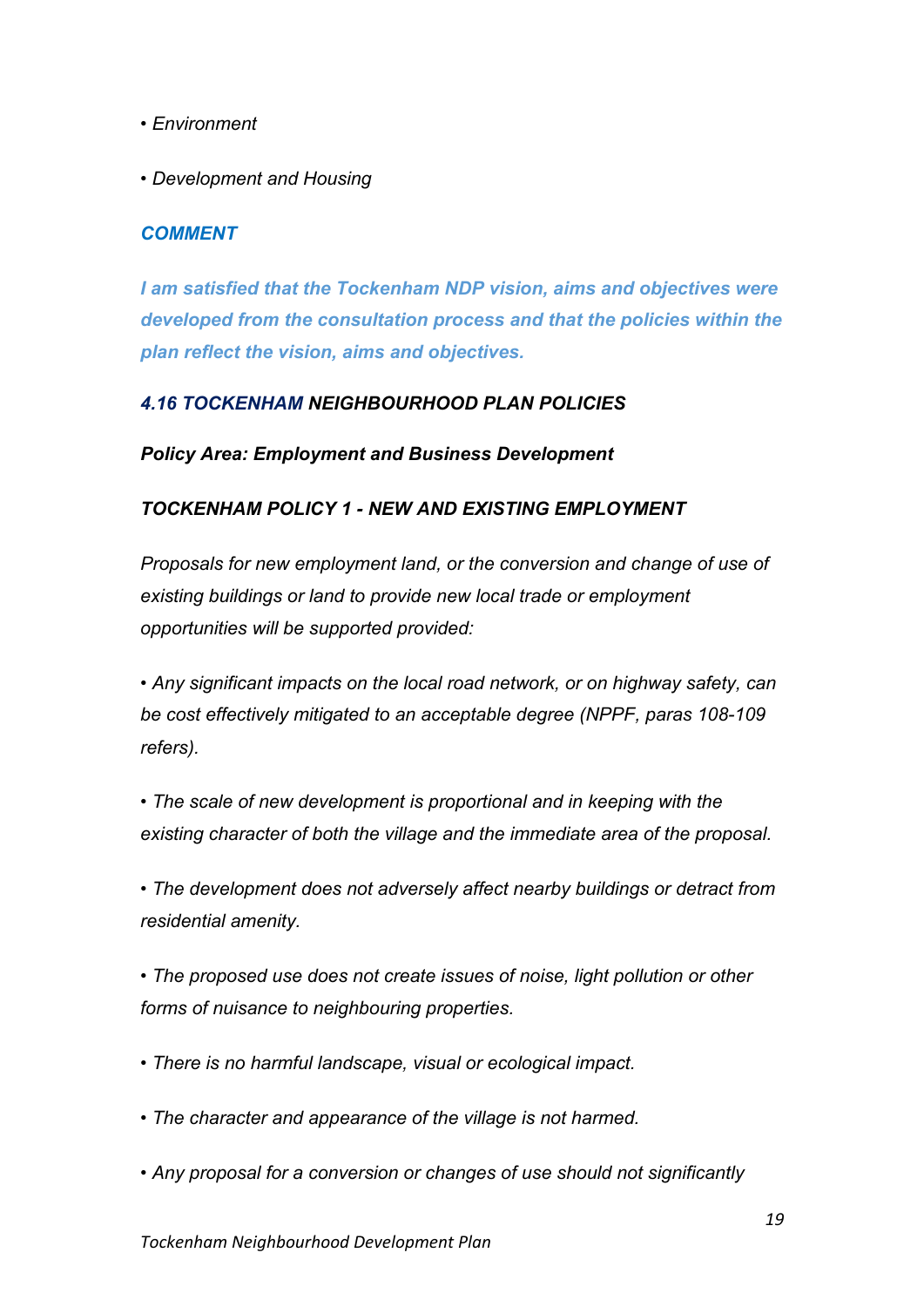*alter the character and appearance of the local area, especially where the development affects a listed structure.*

*• Materials used should not adversely impact on the rural aspect of the parish.*

*• Any new development proposals should be associated with existing buildings.* 

## *COMMENT*

*This policy lacks clarity and includes elements of repetition. Designated and Non-Designated Heritage Assets are already protected under national policy and guidance. For clarity the policy should be modified as follows:*

## *TOCKENHAM POLICY 1 - NEW AND EXISTING EMPLOYMENT*

*Proposals for new employment land, or the conversion and change of use of existing buildings or land to provide new local trade or employment opportunities will be supported subject to:*

*• Any significant impacts on the local road network, or on highway safety, can mitigated to an acceptable degree (NPPF, paras 108-109 refers).*

*• The scale of new development is proportional and in keeping with the existing character of both the village and the immediate area of the proposal.*

*• The development does not adversely affect nearby buildings or harm residential amenity in terms of noise, light pollution or other forms of nuisance to neighbouring properties.*

*• Any proposal should respect the context, character and appearance of the local area and materials used should reflect the context and rural character aspect of the parish.*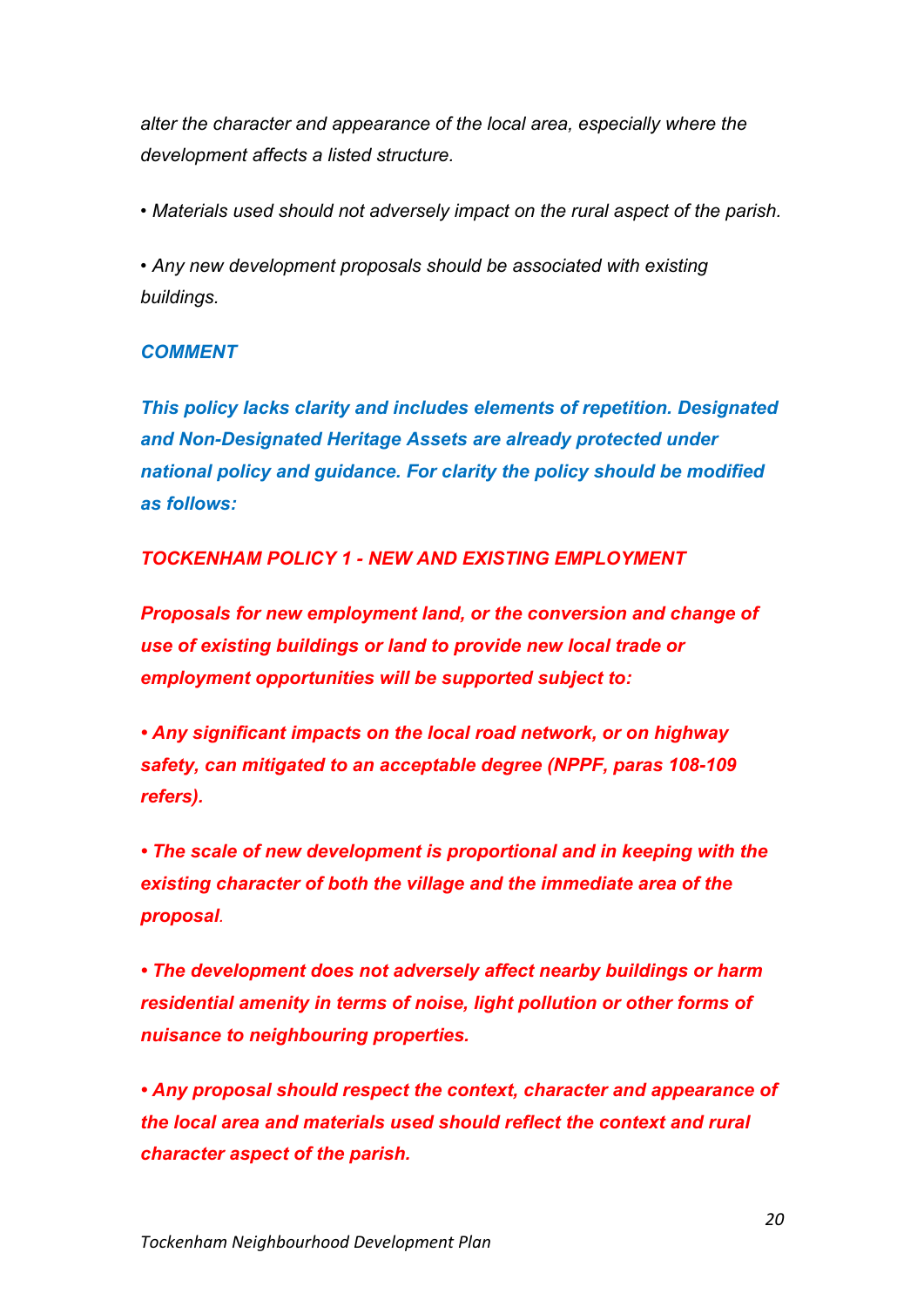*• New development proposals should, where possible be associated with existing buildings.* 

#### *POLICY 2 - FARM AND EQUESTRIAN DIVERSIFICATION*

*Proposals which introduce new employment uses to diversify and support the continued use of a farm or equestrian businesses will be supported provided:*

*• Any significant impacts on the local road network, or on highway safety, can be cost effectively mitigated to an acceptable degree (NPPF, paras 108-109 refers).*

*• The proposed use is appropriate and in keeping to its surroundings.*

*• The single, combined and cumulative effect of employment uses does not*

*generate unacceptable levels of noise, pollution or nuisance to neighbours.*

## *COMMENT*

**I have no comment on this policy**

## **Policy Area: Transport and Road Usage**

## *POLICY 3 - TRANSPORT*

*All new development proposals should demonstrate:*

*That enough off-street parking is provided in line with WCS policies and standards to prevent the need for further residents to park on the roads.*

*Where, due to site constraints or in the interests of design, satisfactory on-site parking cannot be provided, contributions toward identified and suitable public parking facilities elsewhere in the village may be acceptable through planning obligations. This additional parking should be located to reduce congestion and improve access to local facilities.*

*If significant vehicle movements are likely to be generated, a travel plan will*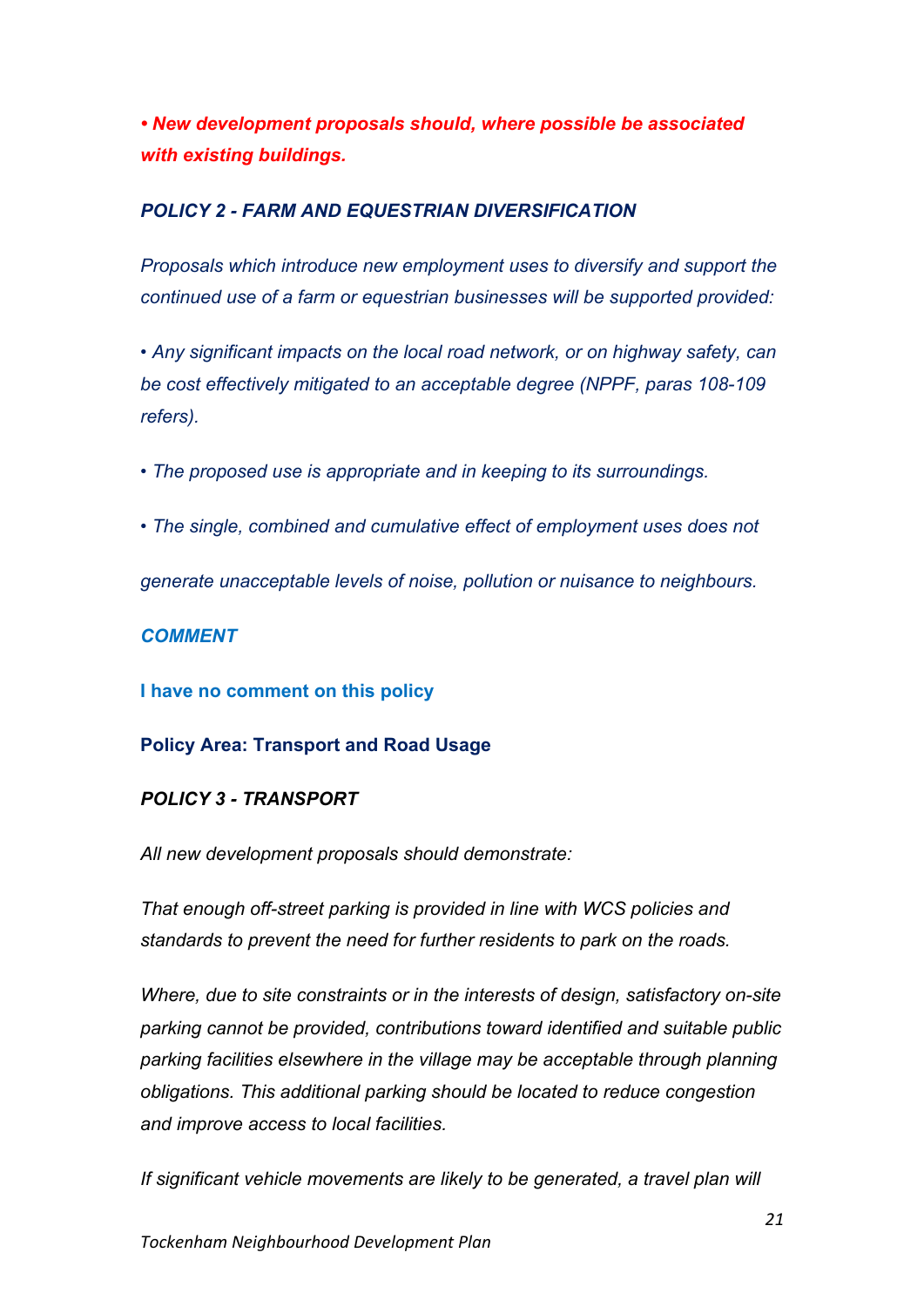*be provided and the application supported by a transport statement or transport assessment (NPPF, para. 111).*

*All new developments will demonstrate how they link to the existing rights of way (footpaths, bridleways and cycle routes) and how any adverse impacts will be mitigated.*

#### *COMMENT*

*The introductory sentence of this policy refers to "all" development. Not all development will generate a parking requirement and for clarity and to meet the Basic Conditions the policy should be modified as follows:*

## *POLICY 3 – TRANSPORT*

*New development proposals which generate a parking requirement should:*

*Provide off-street parking in line with development plan policies and standards to remove the need for on street parking.*

*Where, due to site constraints or in the interests of design, satisfactory on-site parking cannot be provided, contributions toward identified and suitable public parking facilities elsewhere in the village may be acceptable through planning obligations. This additional parking should be located to reduce congestion and improve access to local facilities.*

*If significant vehicle movements are likely to be generated, a travel plan will be provided and the application supported by a transport statement or transport assessment (NPPF, para. 111). This should include details of how any adverse impacts will be mitigated.*

*Where appropriate, proposals should demonstrate how they link to the existing rights of way (footpaths, bridleways and cycle routes.*

*POLICY 4 - PUBLIC RIGHTS OF WAY*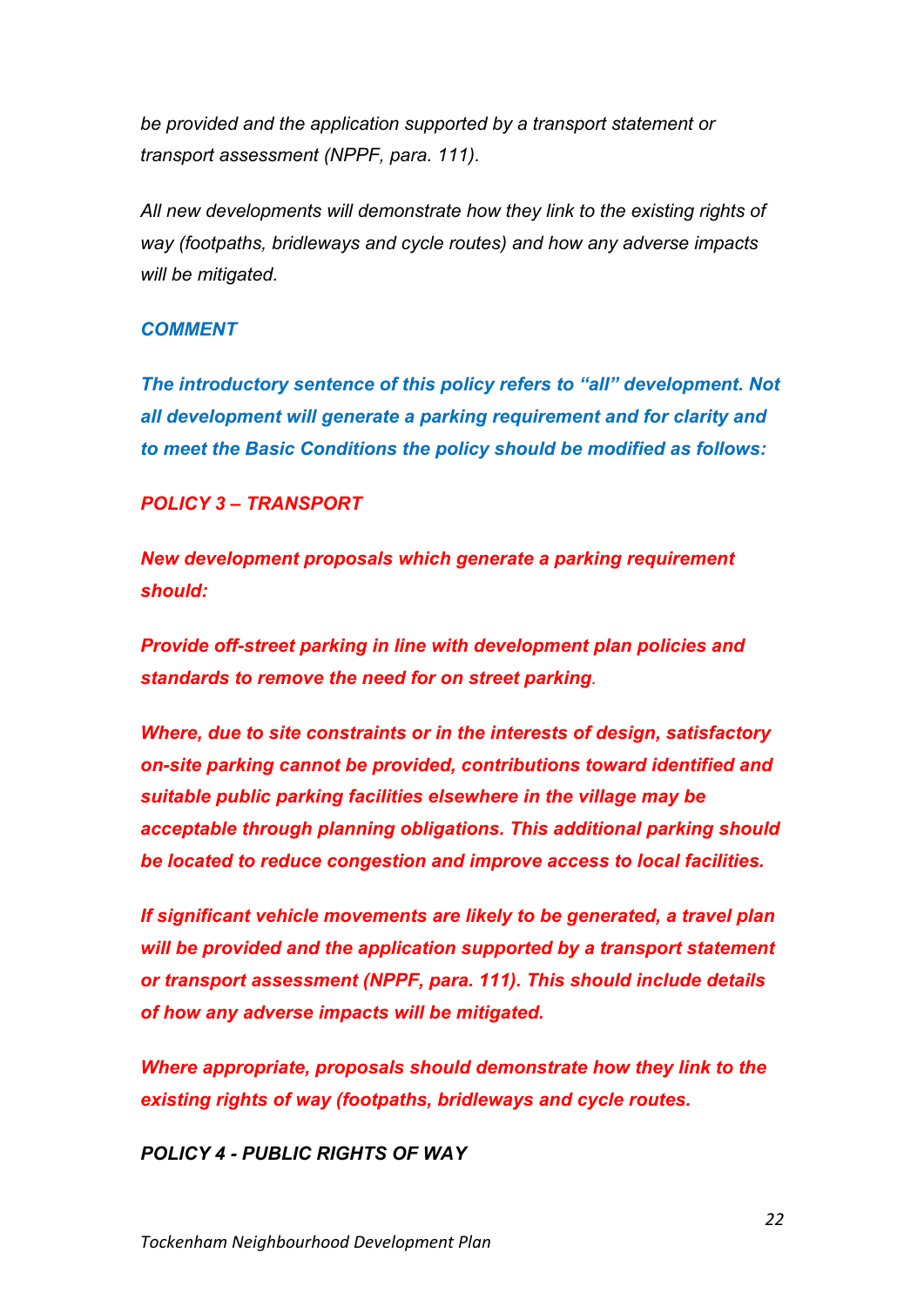*To improve public rights of way (footways, bridleways and designated cycle routes) to encourage more people to walk and cycle safely, both between village amenities and other villages and towns.*

#### *COMMENT*

*Policy 4 is not worded as a policy which could be applied to the determination of a planning application. It is more of a community aspiration but could be retained as a policy if modified as follows:*

*Proposals which include the improvement of public rights of way (footways, bridleways and designated cycle routes) to encourage more people to walk and cycle safely, both between village amenities and other villages and towns will be supported.*

#### *Policy Area: Facilities*

#### *POLICY 5 - FACILITIES*

*Tockenham village hall, church, play area and allotments (as identified on Map D) are important community resources which will be protected from development, unless a proposal of equivalent or greater community value is proposed to replace or enhance them.*

*Where receipts from the Community Infrastructure Levy are generated in respect of future development within the village, they will be utilised for ongoing maintenance and enhancement of village hall, play area or other community facilities.*

#### *COMMENT*

*The second paragraph of this policy deals with CIL priorities which are not land use policy. These priorities can be included in the plan, either in the community projects/ aspirations section in the body of the text. For clarity and to meet the Basic Conditions this paragraph should be deleted from the policy.*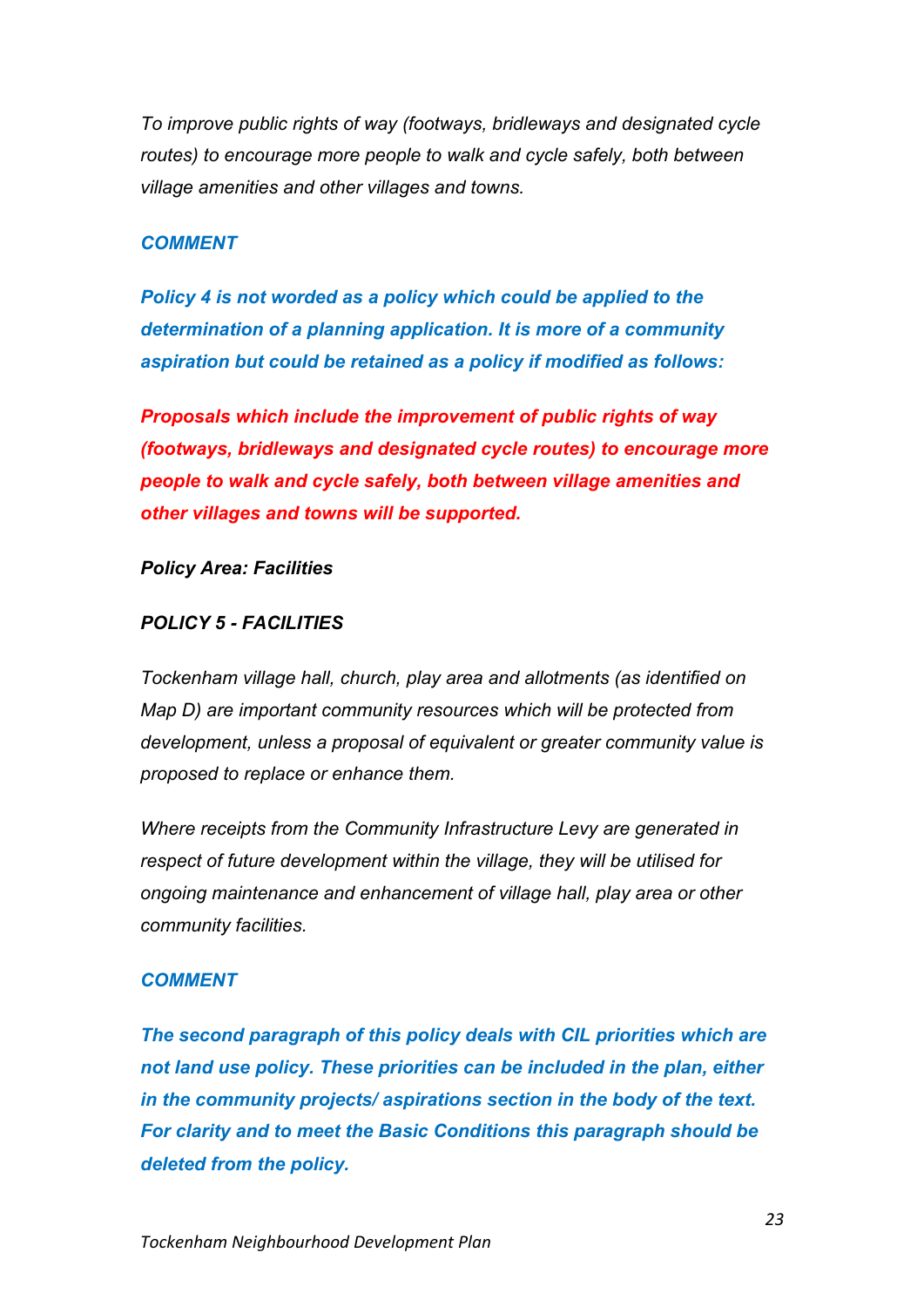#### *Policy Area: Environment*

## *POLICY 6 – SETTLEMENT IDENTITY*

*Development proposals should be sensitive to the defining rural characteristics of the village and demonstrate how they maintain the character, natural environment and landscape settings within the parish.*

*All development should show how it:*

- *Protects the separate identities of each area of the village.*
- *Assists in safeguarding from encroachment into the countryside.*
- *Takes cognisance of the Wiltshire Farmstead Project.*

#### *COMMENT*

*The policy as currently worded does not refer to a definition of the characteristics in the village and would therefore be difficult to apply in the determination of a planning application. The North Wiltshire Landscape Character Assessment Report does provide a reference document which and reference to this within the policy would add clarity. The policy also refers to the Wiltshire Farmstead Project without any context for this reference. The supporting text should be modified to include reference to both the North Wiltshire Landscape Character Assessment Report and the Wiltshire Farmstead Project. For clarity and to meet the Basic Conditions, the policy should be modified as follows:*

#### *POLICY 6 – SETTLEMENT IDENTITY*

*Development proposals should be sensitive to the defining rural characteristics of the Parish as identified in the North Wiltshire Landscape Character Assessment and demonstrate how they maintain the character, natural environment and landscape settings within the parish by:*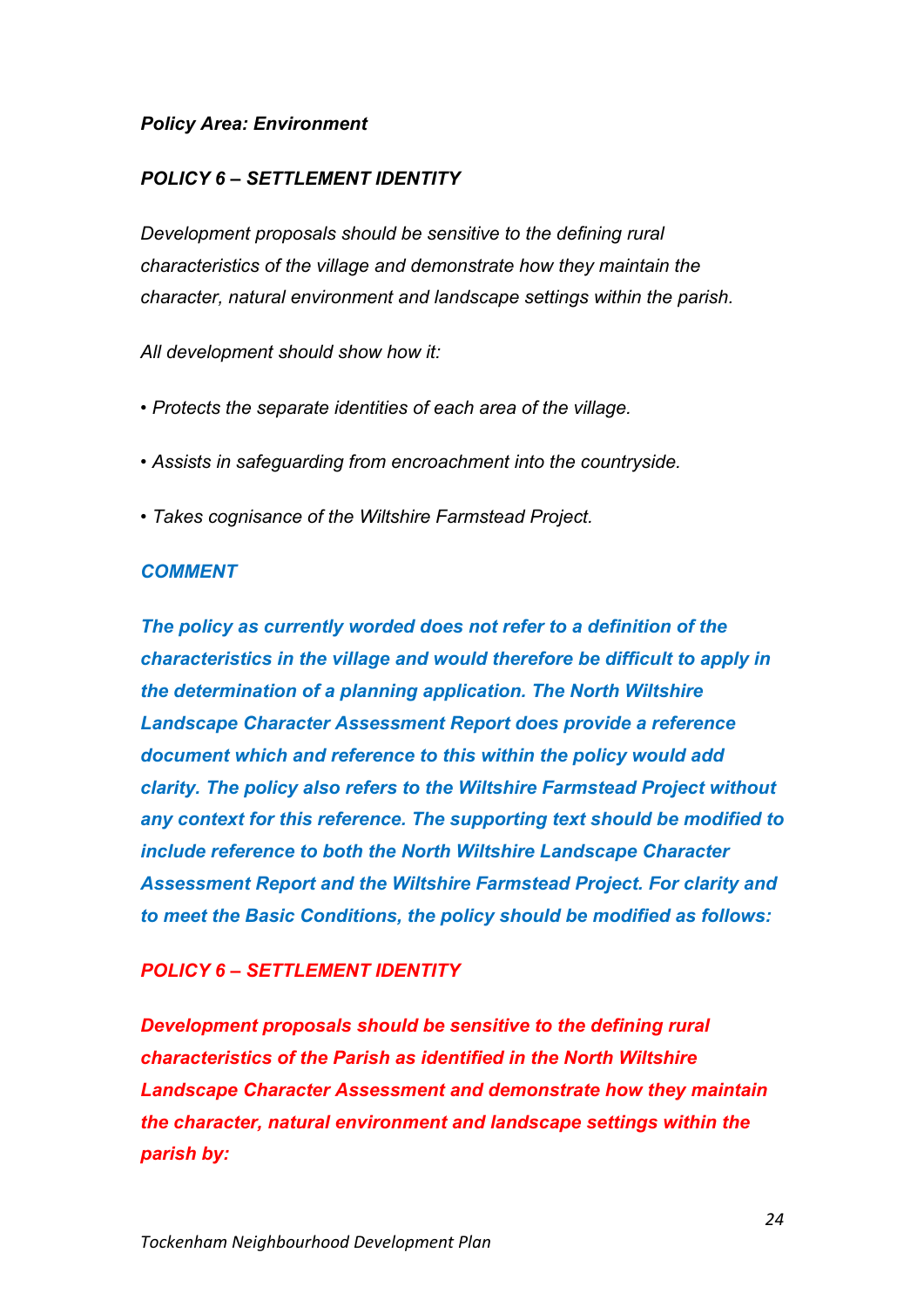*• maintaining the separate identities of each area of the village.*

*• avoiding visual and physical intrusion into the open countryside.*

*• Where appropriate, taking cognisance of the Wiltshire Farmstead Project to ensure the retention of the character of historic farmsteads which is vulnerable to new development*

#### *POLICY 7 - SPECIFIC AREAS FOR PROTECTION*

*The following areas of land and features contribute to the sense of place, character and community within Tockenham:*

*• The openness of the field that lies central to the built-up area in the village core (Map F)*

*• The view of open countryside that surround Tockenham (e.g. Clyffe Hanging - Map F)*

*• Listed buildings of historic value – including the Church, Queen's Court, Tockenham Manor, Meadow Court and Manor Farm (Map B)*

*Development should not compromise the essential character of these areas.*

#### *COMMENT*

*During the course of my examination I sought clarification from the Qualifying Body with regard to this policy as follows:*

*"Policy 7 is accompanied by Map F; this map does not clearly identify the extent of the areas the policy relates to. It is not clear what evidence supports the identification of these areas in particular or how the policy is intended to apply in the determination of a planning application.*

*Please can the Qualifying Body provide clarity on these issues".*

*The QB provided the following response:*

*"Living in a rural community was given by residents as the singular most important reason for living in Tockenham. (36% in Tockenham*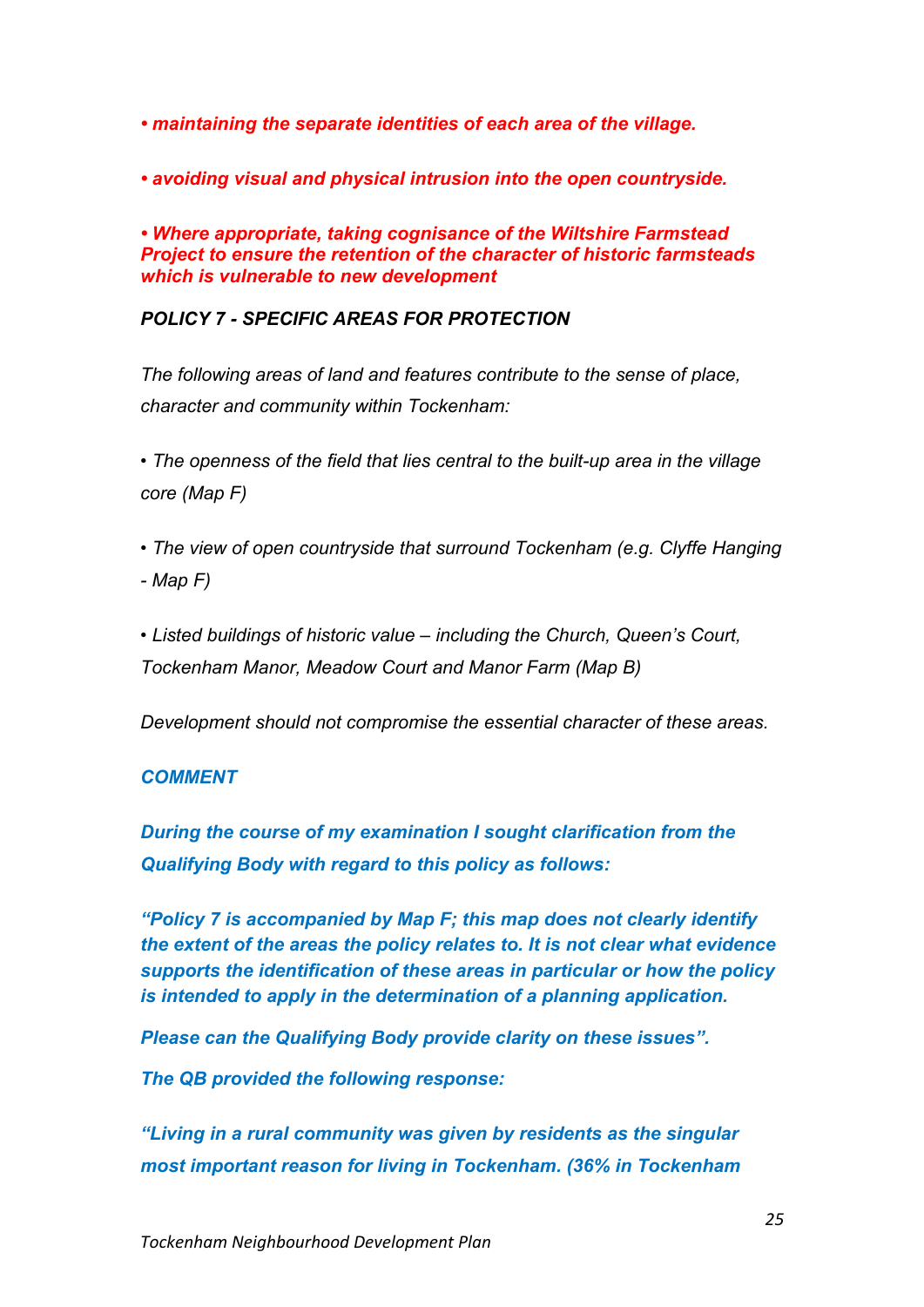*Community-Led Plan 2015) This was repeated frequently throughout the ongoing consultation for the Neighbourhood Plan (e.g. The Issues Report produced by Common Places) –with "being surrounded by open countryside" as the most important aspect of this. The Steering Group identified the two areas shown in Map F as of particular significance – both in the need to protect our open countryside, and as areas that represent the character of Tockenham.* 

*a) The field that lies central to the core of the village continues to provide open space- even in the middle of a built-up area. It is quite unique in that it is surrounded by roads on all sides – adding to the character of the development here. In this agricultural region, the field provides a source for farming, as well as space for the community to walk dogs etc. Very importantly, it also supplies the space to set up our Annual Village Fair – which provides valuable income to support our church and village hall. The village allotments and play area – both important community assets - also sit in one corner of the field.*

*In the 50's, eight bungalows were built along the edge of another corner of the field, opposite existing properties. Two more bungalows were added in the 70's. So, with regard to future planning applications, it could be possible to add a further two or three bungalows alongside the existing ones, continuing along the edge of the field. This could be seen as a form of infill – but should not detract from the open space provided by this very special field.* 

*b) I am afraid that the second point under Policy 7 is badly worded and would be clearer if it simply stated – "The view of open countryside across to Clyffe Hanging". To explain, the village of Clyffe Pypard lies to the south of Tockenham and sits in the middle of a steep escarpment, giving stunning views from our village and representing a very important feature of living in Tockenham. These views are really appreciated by our residents as they look out/ walk/ drive in this direction.*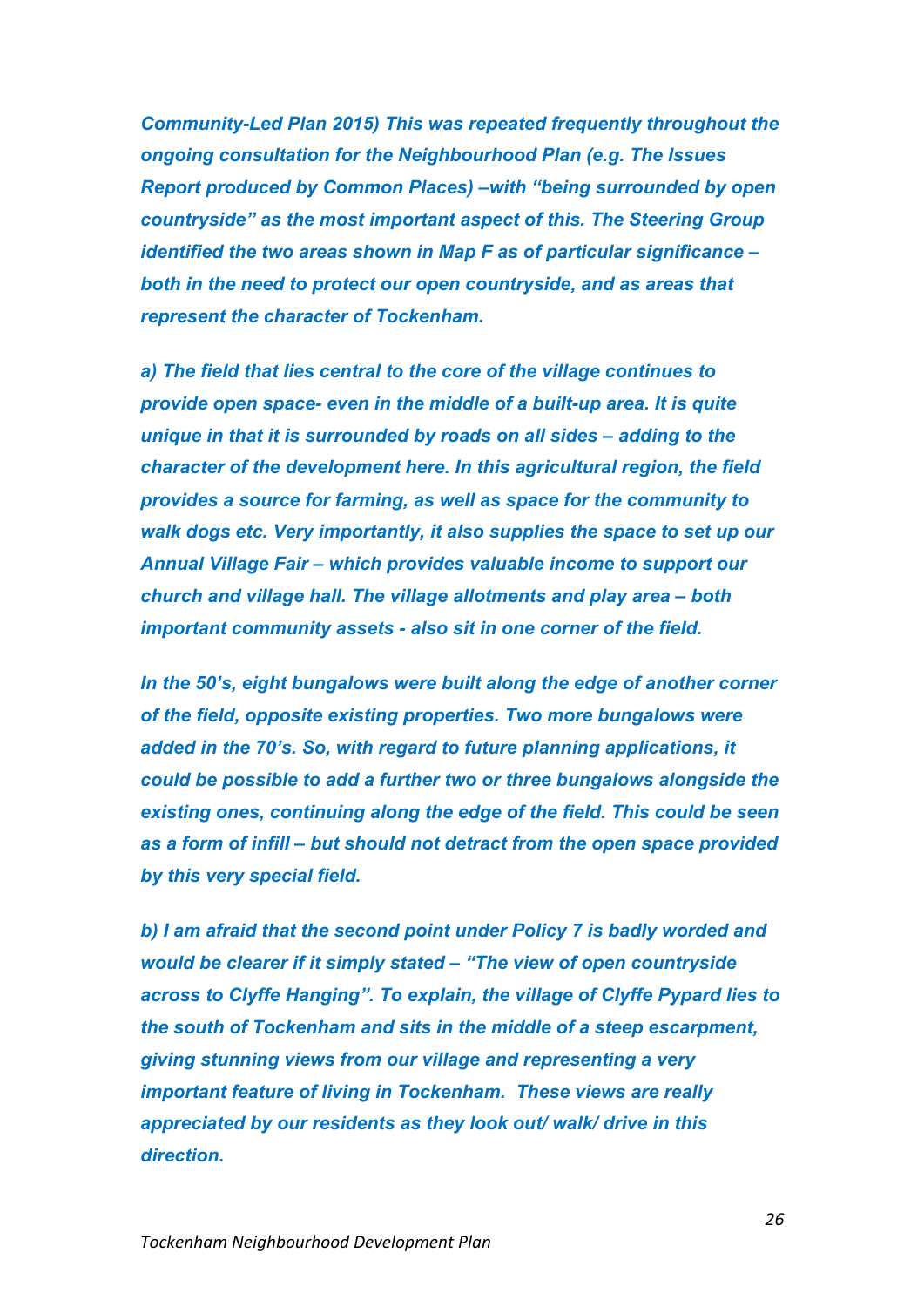*Equally, we concede that Map F is confusing on this point. It should probably not be portrayed in a solid block format, but rather as arrows reaching across to the views ahead.* 

*With regard to future planning applications, we are not looking to block ANY building within this area. We would just like to prevent larger, unsightly structures that would distract from the view. We realise that, within the shaded area, lays the pocket of development called Greenway – which has been identified as an area for sustainable development. We would certainly not want to prevent the odd residential infill/conversion within Greenway itself. We just wish to preserve the beauty of the view and the sense of openness that this area represents.*

*I hope that this helps give you a clearer understanding of what we are trying to convey with this Policy. Please do not hesitate to contact us again for further clarification."*

*From this clarification I would conclude that the area the field referred to in bullet point one may have met the NPPF tests to be designated as a Local Green Space however I am unable to modify the policy to that extent. Designated (Listed) and Non-Designated Heritage assets are already protected under national planning policy and guidance. For clarity and to meet the Basic Conditions the policy should be modified as follows:*

#### *POLICY 7 – Special Area and Views*

*The following areas of land and features contribute to the sense of place, character and community within Tockenham:*

- *The field that lies central to the built-up area in the village core (Map F)*
- *The view of open countryside across to Clyffe Hanging Map F)*

*Development should not compromise the essential character of these areas.*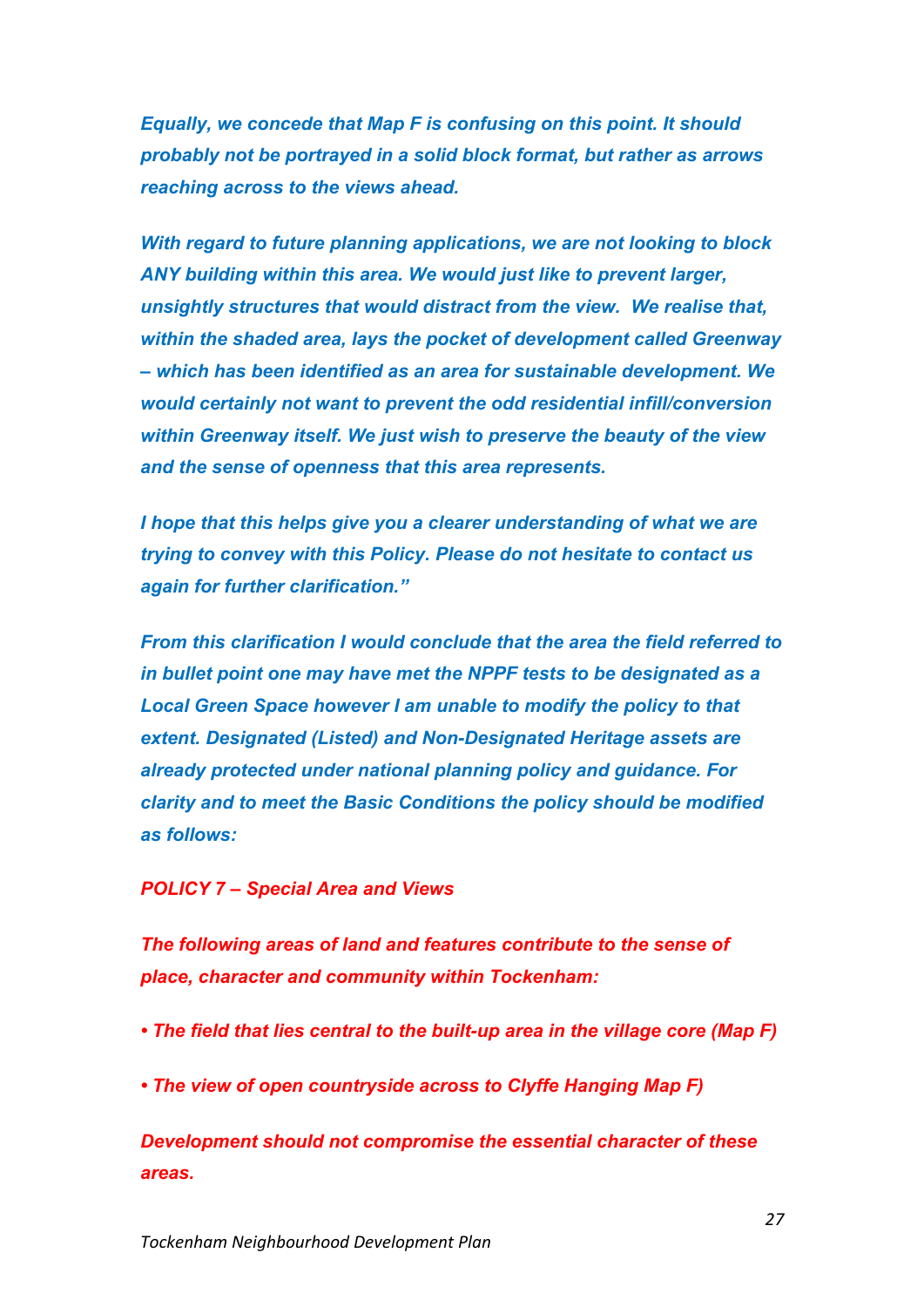#### *Policy Area: Housing Development*

#### *POLICY 8: DEVELOPMENT AND HOUSING*

*Limited additional new dwellings and building conversions will be supported if they meet the locally identified housing needs or the demands for 'affordable housing' under the Wiltshire Core Strategy, particularly regarding the needs of young families or older people. All new development proposals will:*

*• Be in or adjacent to the existing core of the village or in outlying areas, adjacent to other pockets of development that already exist. (See map E).*

*• Be in the form of infill / co-located developments, or on brownfield sites.*

*• Generally, be of 1-3 homes per site, with an upper limit of approximately 10 during the lifetime of the Plan. Sites larger than this would not be appropriate in scale to this rural location with limited facilities.*

*• Be constructed from the highest quality materials in accordance with Core Policy 57, taking account of local design and scale as appropriate.*

*• Demonstrate, wherever possible, that they provide adequate on-site parking to prevent increase in the current level of street parking.*

*All new development should preserve and enhance the rural character of that part of the village, respect the historic assets in the village and preserve local landscapes and open spaces. There should be no detrimental effect on residential amenity.*

#### *COMMENT*

*The Neighbourhood Plan refers to Tockenham as a "small village" under Wiltshire Core Strategy Policy 1. However, Tockenham is not identified as a "small village" in the Core Strategy and therefore this reference should be removed from the plan.*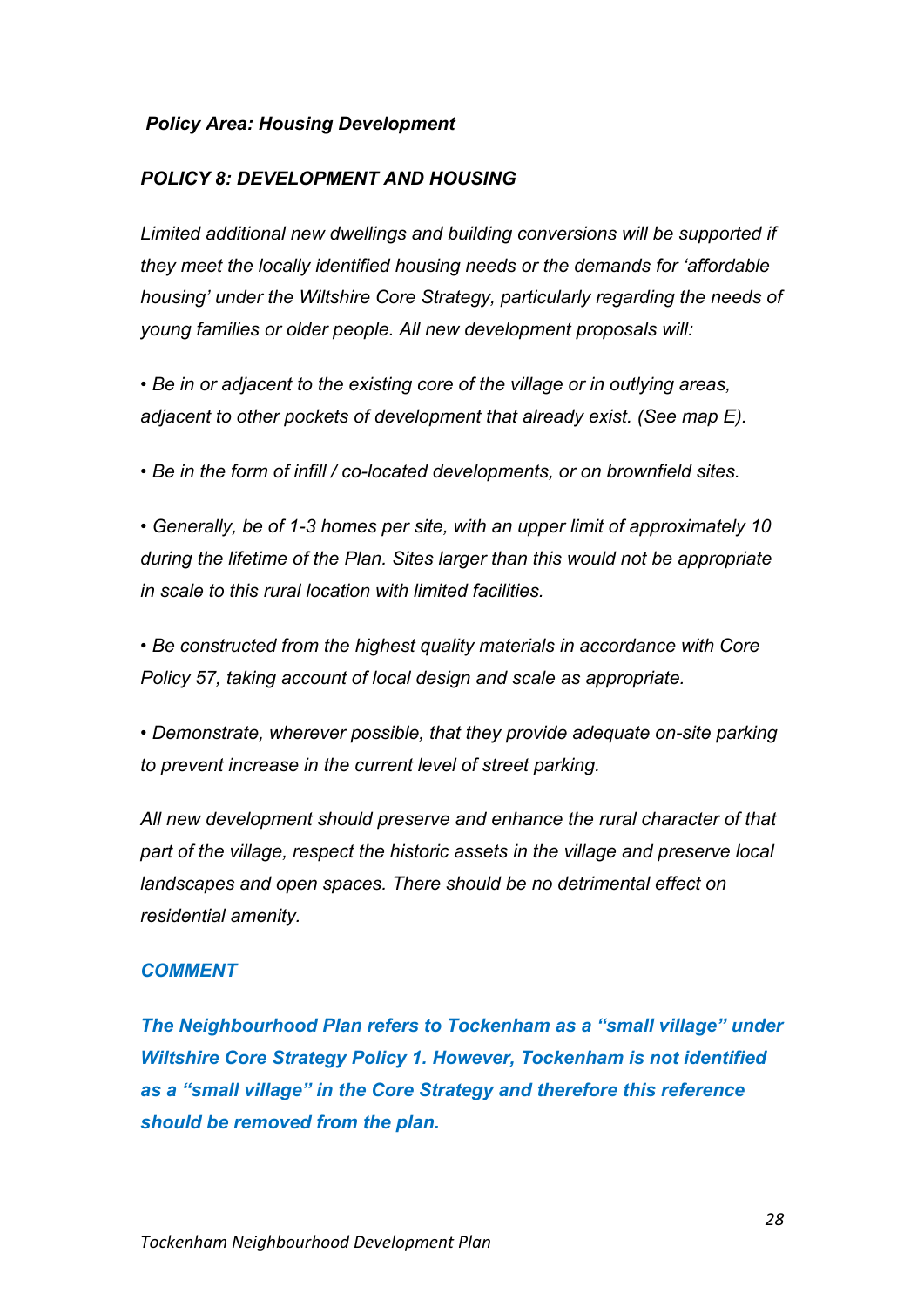*I have received representation from Wiltshire Council in connection with this policy.*

#### *Wiltshire Council comment:*

*"It is acknowledged that this policy outlines the circumstances the steering group feel housing provision in the neighbourhood area would be acceptable. For the purposes of clarification, the policy notes that development will be supported if it meets the locally identified housing need or demands for affordable housing (under the Wiltshire Core Strategy), going on to outline that the generally acceptable level of development would be 1-3 dwellings.*

*For clarification, a development of 3 homes will fall below the threshold for affordable housing provision in the NPPF i.e. 10 dwellings or more or sites over 0.5 hectares in size to trigger Core Policy 43 Affordable Housing contribution. So, the only way to deliver affordable housing, under the Wiltshire Core Strategy, within the parish to meet need would be to have a specific Affordable Housing Development, either by way of Core Policy 44 'Rural Exception Site' or through a Community Led Development."*

*Including a limit on the number of houses that could be delivered on each site would be inflexible, could frustrate the delivery of affordable housing and does not have regard for national policy or be in general conformity with the strategic policies of the Development Plan.*

#### *In addition, Wiltshire Council comment:*

*Given the aim of this section of policy is to direct any development to the most sustainable location in the neighbourhood area, it is suggested this is restricted in the policy to the core of the village and made clear that support is given for infill development only, and not the outlying areas (for reasons listed above). Policy 8 and Map E should be amended to remove reference to the 'pockets' other than the core of the village in*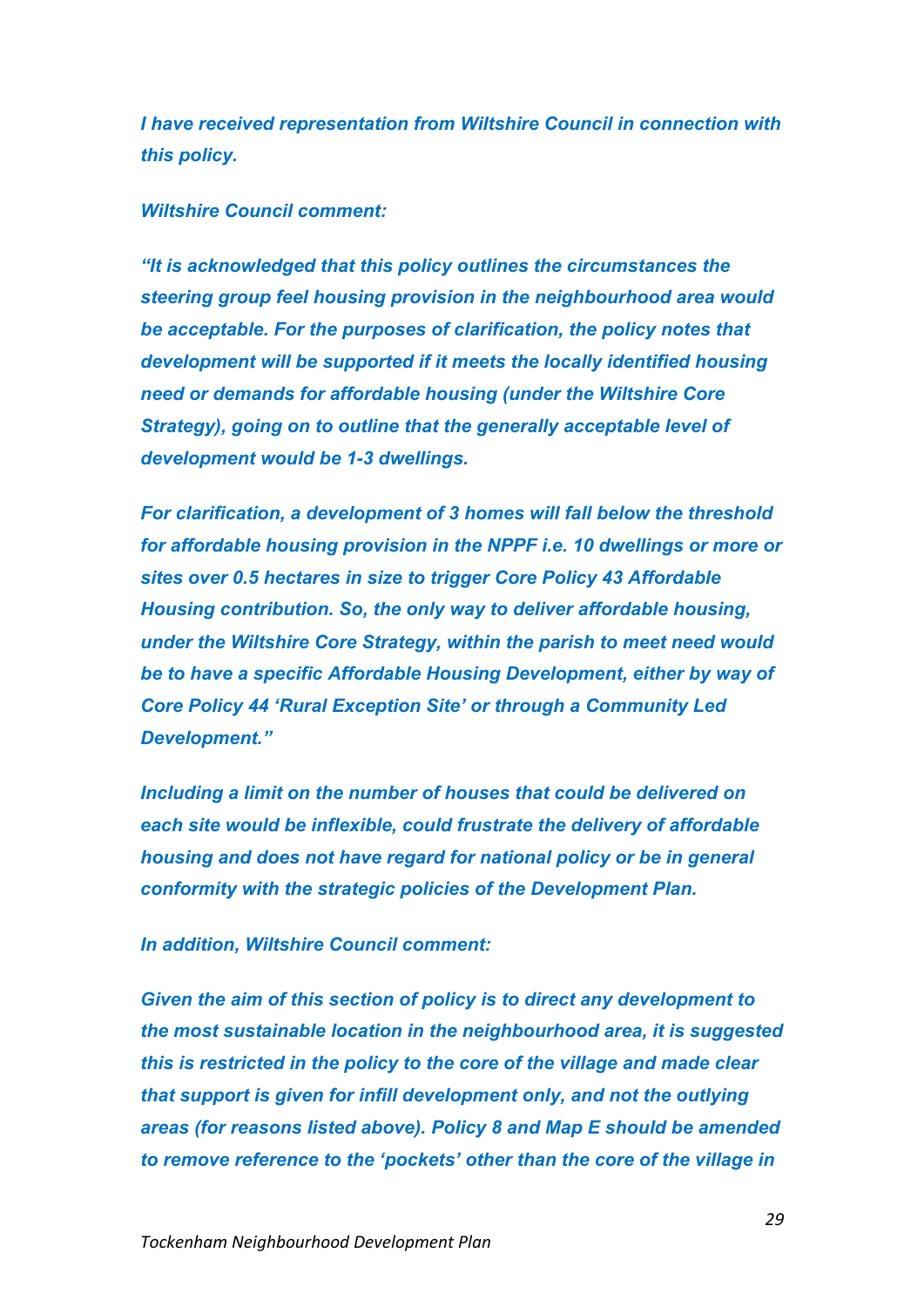*the interests of clarity, reducing conflict with other policies and sustainability."*

*I concur with these comments as this approach could promote dispersal of new development away from the main 'village core'. This could undermine one of the main objectives of the plan which is to protect the integrity of the countryside surrounding the village. This approach fails to have regard for existing policy criteria for delivery of sustainable development.*

*Map E will need to be revised following the modification of this policy.*

*Paragraph 7.3 page 24 of the Plan should be modified to reflect the policy modification as follows:*

*7.3 It was also important that any development should be restricted to areas well-related to the core of the village. A purely infill approach was considered too restrictive but development in current 'brown field' sites should take precedence.* 

*For clarity and to meet the Basic Conditions the policy should be modified as follows:*

#### *POLICY 8: DEVELOPMENT AND HOUSING*

*New dwellings and residential building conversions will be supported where they:*

- *are in or adjacent to the existing core of the village; or well related to the existing settlement as directed by the exception policies within the Wiltshire development plan*
- *are in the form of infill / co-located developments, or on brownfield sites*
- *are of an appropriate scale having regard to the rural location and limited facilities.*
- *are for affordable housing to meet identified local need in*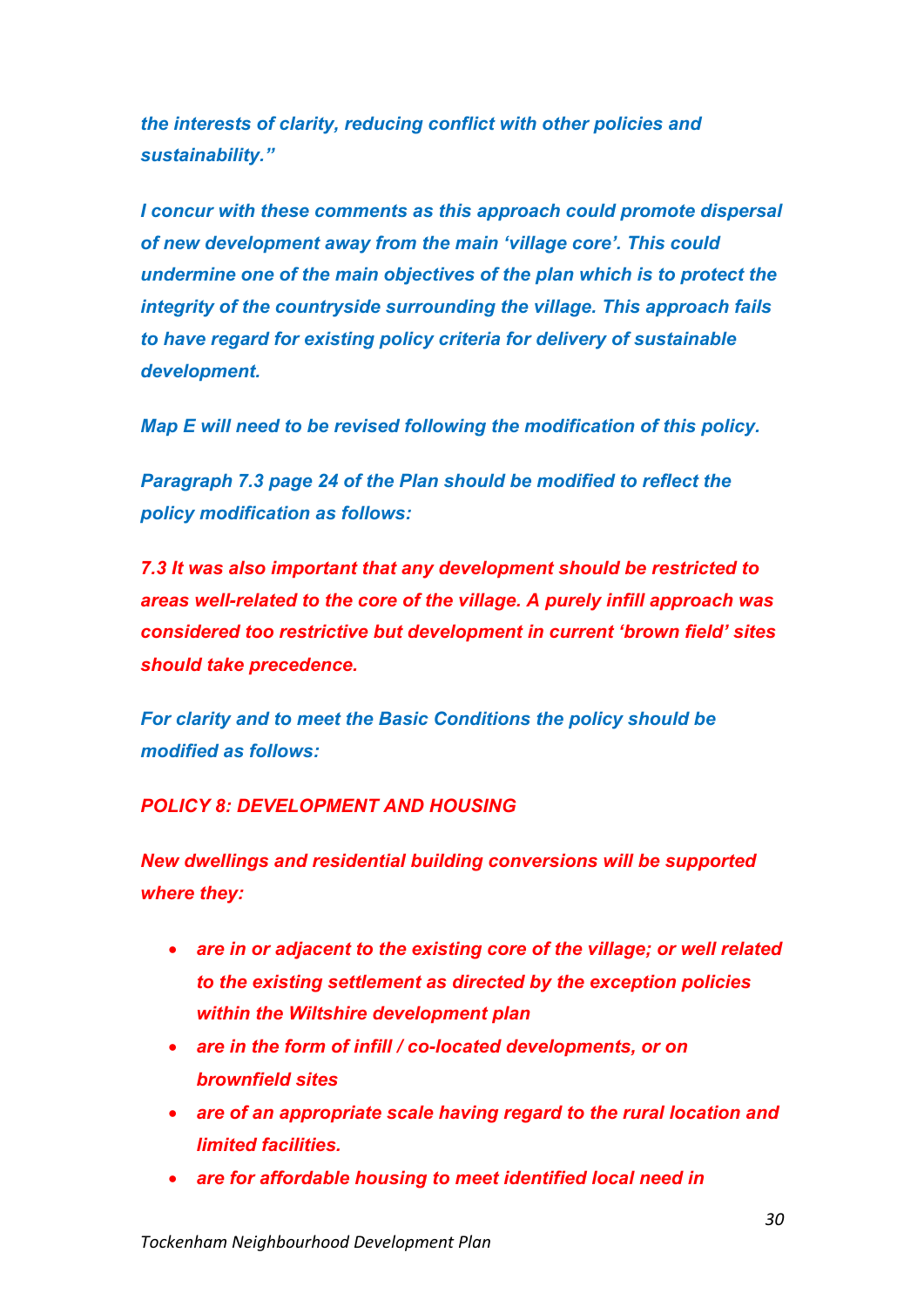*accordance with Wiltshire Core Strategy Policy 44 or any replacement policy in the Development Plan*

- *are smaller homes designed for the needs of young families and older people*
- *are constructed from the highest quality materials in accordance with Wiltshire Core Strategy Policy 57 or any replacement policy in the Development Plan, taking account of local design and scale as appropriate.*
- *provide adequate on-site parking to prevent increase in the current level of on street parking, wherever possible.*
- *conserve and enhance the rural character of the village, local landscapes and open spaces, complies with national policy with regard to designated and non-designated heritage assets and does not harm residential amenity.*